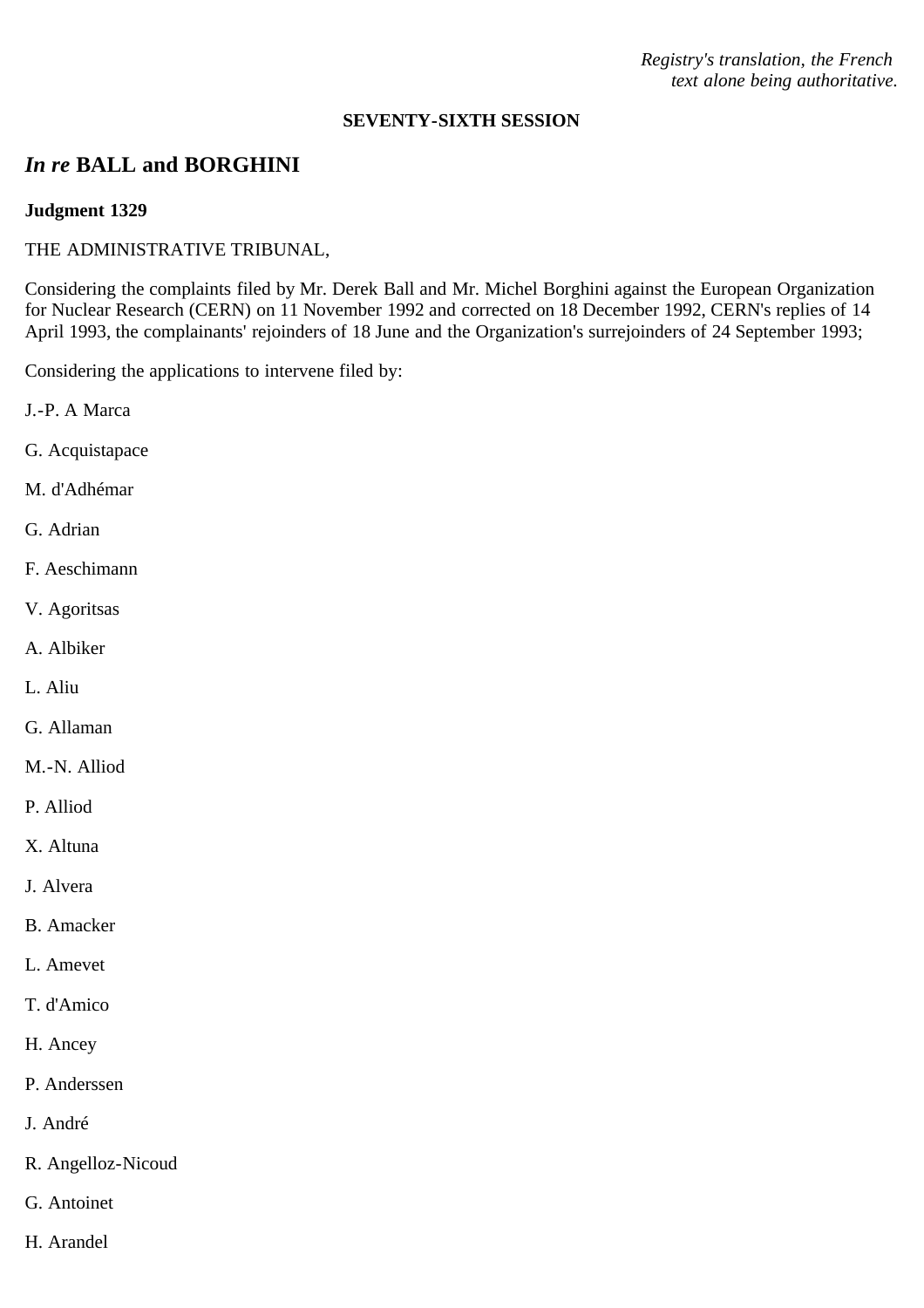- J.-C. Armand
- A. Arn
- C. Arnaud
- H. Atherton
- A. Auberson
- J.-P. Audebert
- M. Audria
- R. Audria
- R. Augier
- M. d'Auria
- J.-P. Avondo-Bedone
- M. Aymon
- G. Azzoni
- R. Bachelard
- J. Baczynski
- J.-M. Baillod
- P. Bailly
- G. Bain
- S. Baird
- L. Baisin
- D. Bakker
- F. Bal
- C. Baleur
- C. Ball
- R. Bapst
- S. Bapst-Deville
- M. Barbi
- A. Bardin
- A. Barlow
- J.-C. Baronnet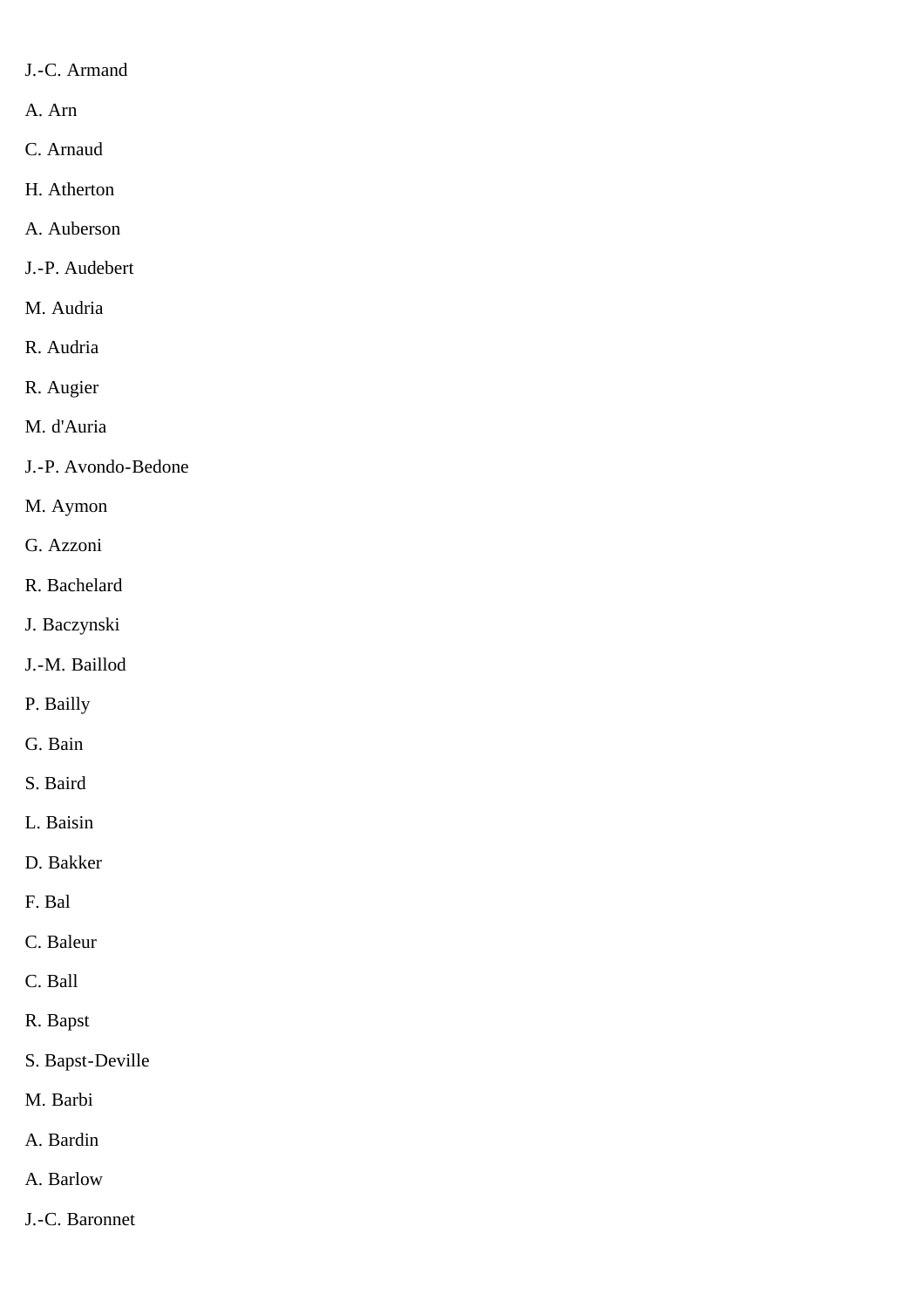- M. Barranco-Luque
- M. Barth
- M. Bärtschi
- C. Bastie
- S. Battisti
- C. Baubry
- M. Baucher
- C. Baud
- G. Baud
- J.-P. Baud
- R. Baud
- S. Baudet
- Y. Baudic
- K. Baulmann
- R. Baum
- S. Beauquis
- C. Beetham
- B. Bel
- J.-F. Bel
- A. Belk
- A. Bellanger
- J. Belleman
- M. Beltrando
- J.-L. Bénichou
- J.-C. Benoît
- B. Benoît-Jeannin
- G. Berard
- R. Berard
- M. Berardo
- A. Bergamaschi
- P. Berlinghi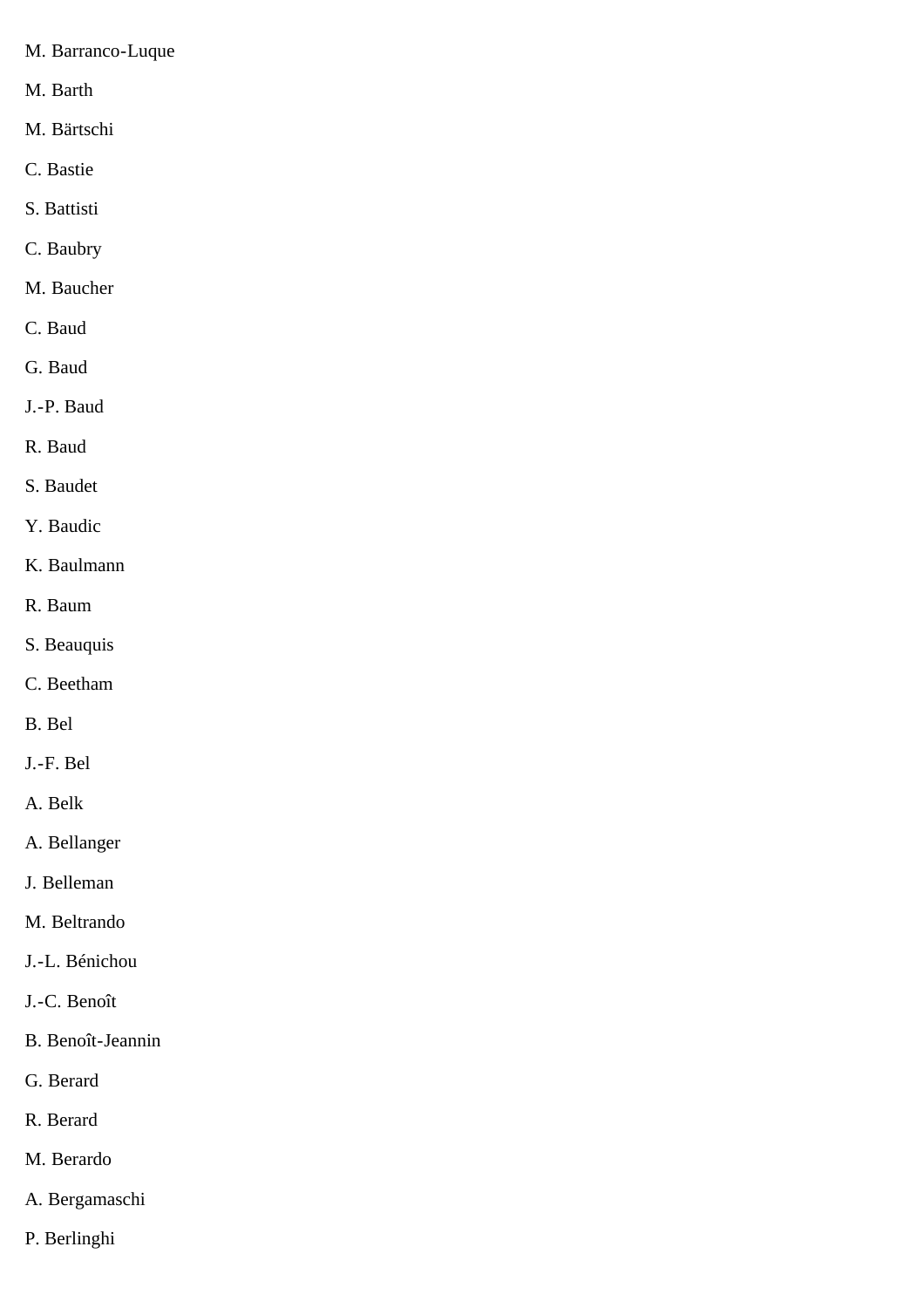- R. Bernard
- P. Bernardini
- J. Bernasconi
- D. Berthet
- R. Bertinotti
- S. Berto
- C. Bertoux
- J.-C. Bertrand
- J.-P. Bertuzzi
- L. Besson
- A. Bezaguet
- G. Bezard-Brown
- E. Bianchi
- J. Bilger
- J.-P. Bindi
- C. Bizeau
- H. Blaha
- W. Blair
- J.-L. Blanc
- R. Blanc
- J. Blanchard
- F. Blas
- J.-P. Blaser
- N. Blazianu
- H. Blessing
- André Blin
- Antoine Blin
- J. Blondel
- P. Blondelle
- J.-M. Boban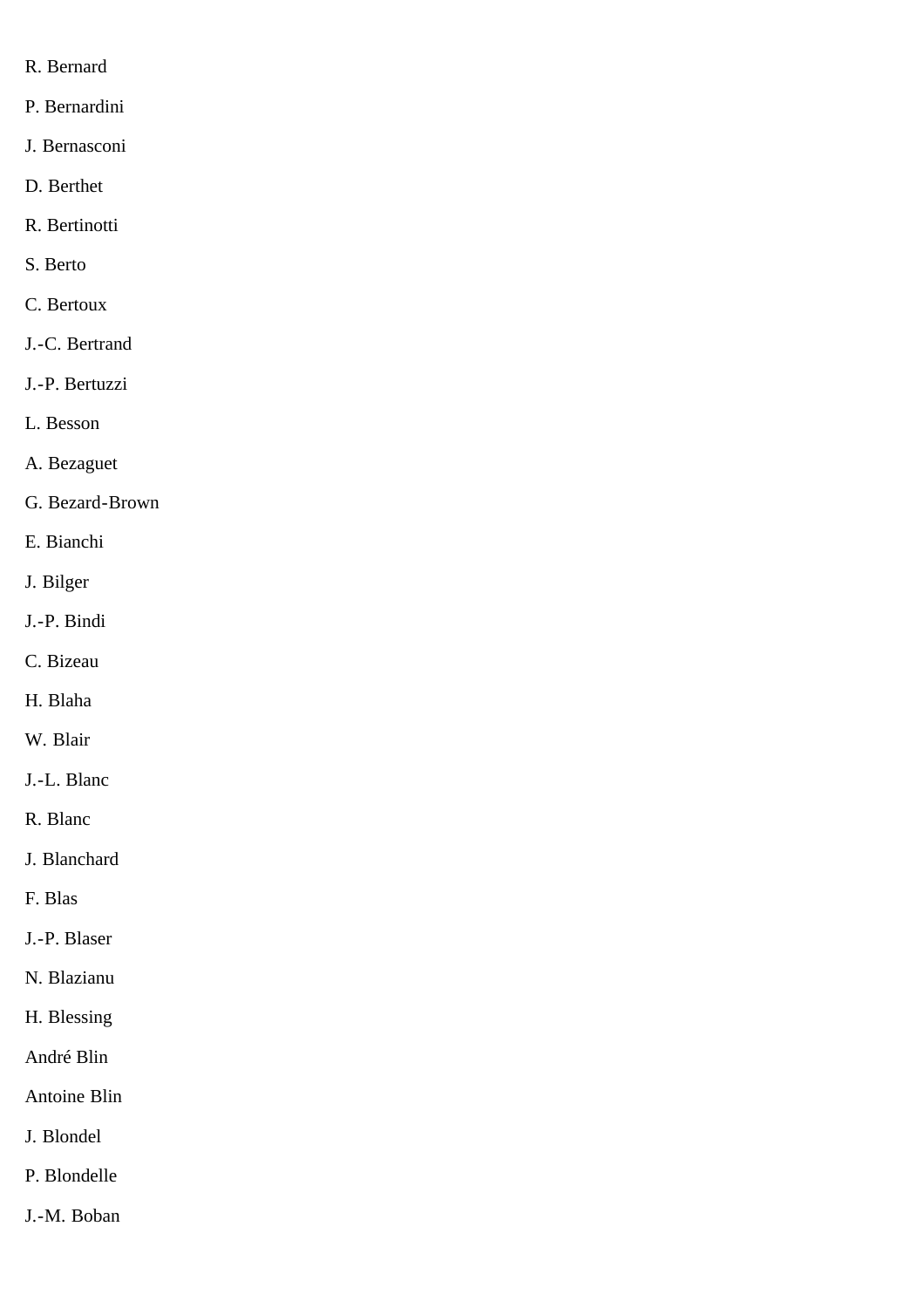- P. Bobbio
- G. Boch
- G. Bochaton
- M. Bochicchio
- M. Boffard
- O. Bohner
- D. Boileau
- R. Boileau
- D. Boimond
- R. Boiry
- Y. Boisard
- C. Boissat
- J.-P. Boiteux
- G. Boixader
- M. Bole-Feysot
- A.-M. Bolomey
- G. Bonfillou
- M. Bongiovanni
- G. Bonnefond
- L. Bonnefoy
- M. Bonnet
- H. Bont
- J. Bonthond
- G. Bonvallet
- L. Borcier
- M. Bornet
- P. Bossus
- H. Bouchat
- J.-M. Bouché
- J. Boucher
- R. Bouhot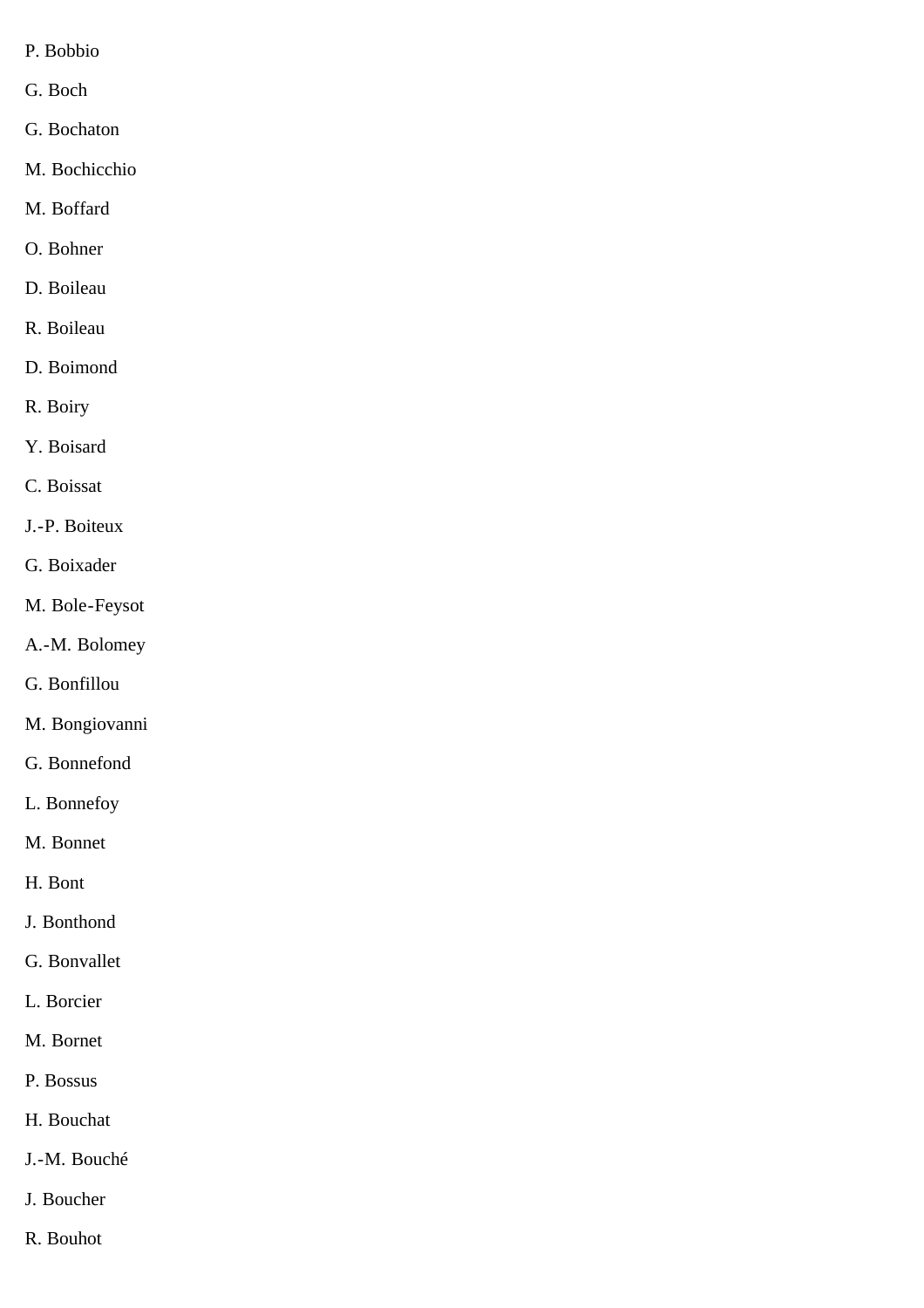- W. Boult
- R. Bouquin
- R. Bourgeois
- J.-C. Bourigault
- P. Bouriot
- J.-M. Bousset
- G. Bouvry
- R. Bouvry
- M.-H. Bovard
- J.-P. Brachet
- D. Brahy
- L. Braize
- M. Branchard
- J.-P. Brand
- K. Braun
- J. Brendle
- P. Bresciani
- R. Bresson
- P. Bricchi
- L. Briot
- R. Brocard
- M. Brolli
- E. Brouzet
- P. Brown
- R. Brown
- D. Brozzi
- Y. Bru
- P. Brummer
- G. Brun
- R. Brun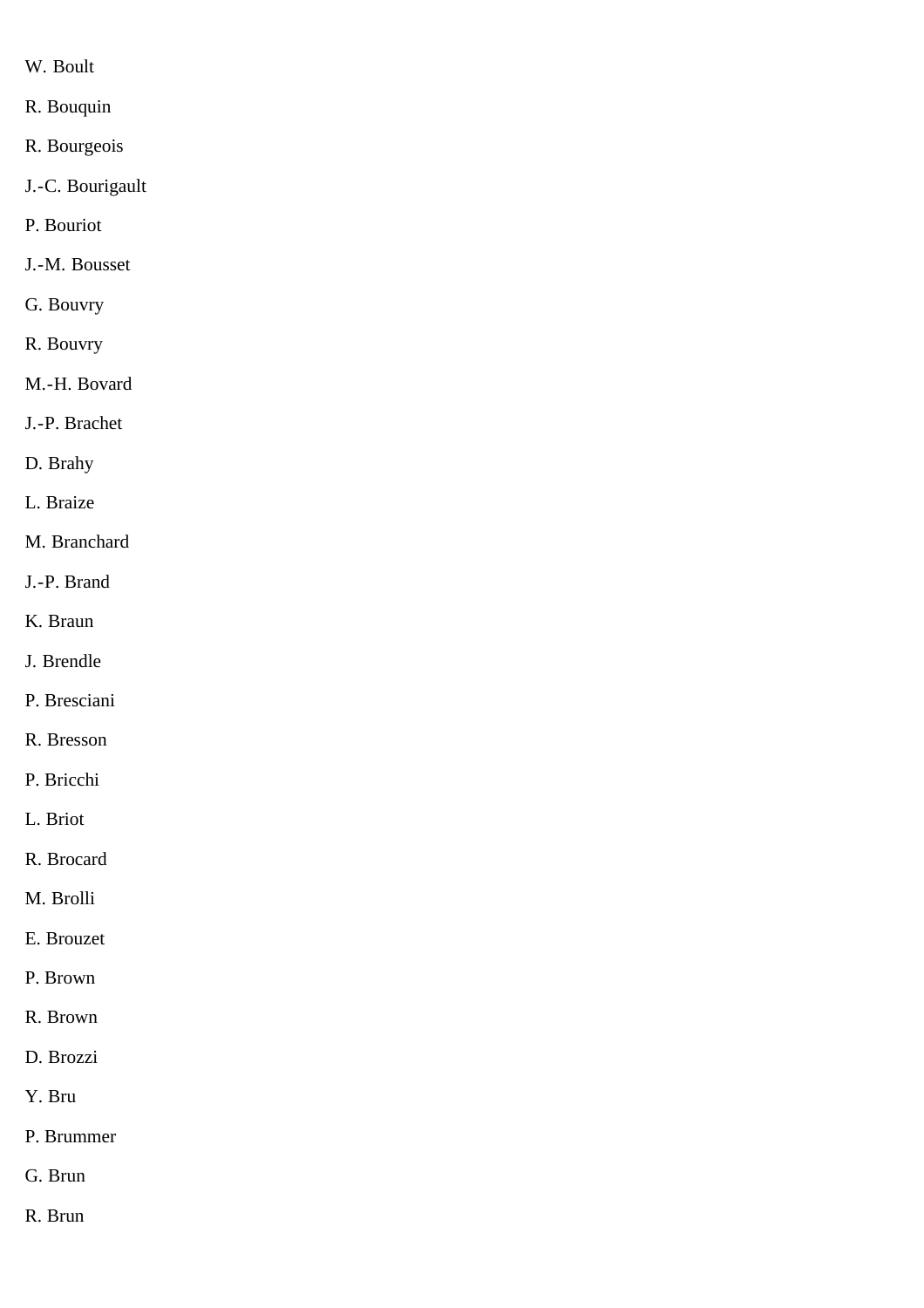- B. Brunel
- J.-C. Brunet
- M. Brunet
- E. Buchschacher
- L. Buffaz
- C. Bugnone
- R. Bühler
- J. Buon
- G. Burdet
- P. Burkimsher
- H. Burmeister
- A. Burns
- G. Busetta
- C. Buttay
- G. Cachin
- N. Caillet
- S. Cairanti
- A. Calderone
- J. Camas
- R. Cambarrat
- W. Cameron
- R. Campergue
- D. Campi
- P. Camus
- C. Camut
- P. Canard
- G. Caniac
- S. Cannon
- G. Canova
- J. Capestrani
- J.-D. Capt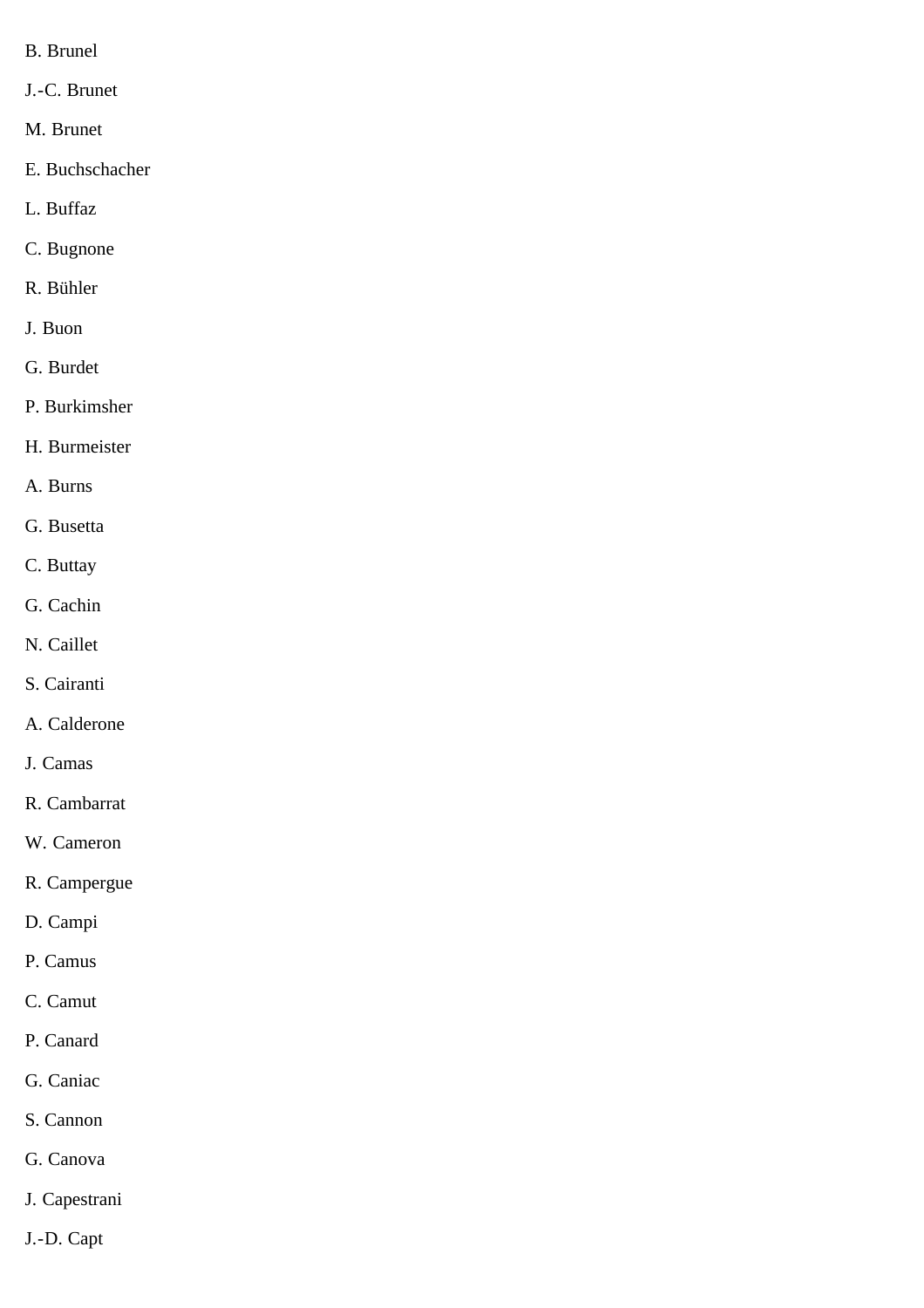- M. Carchia
- F. Carena
- W. Carena
- J.-C. Carlier
- D. Carminati
- M. Caron
- D. Carpentier
- E. Carpin
- J.-C. Carpin
- Y. Carrère
- I. Carriero
- G. Carron
- C. Carter
- A. Cass
- R. Castant
- A. Castel
- G. Castelli
- J. Cathenoz
- M. Cathenoz
- R. Catherall
- J.-C. Catin
- G. Cavallari
- A. Cavalli
- P. Cavallo
- M. Cayla
- R. Ceccato
- L. Ceccone
- C. Cerruti
- R. Chacornac
- P. Chaffard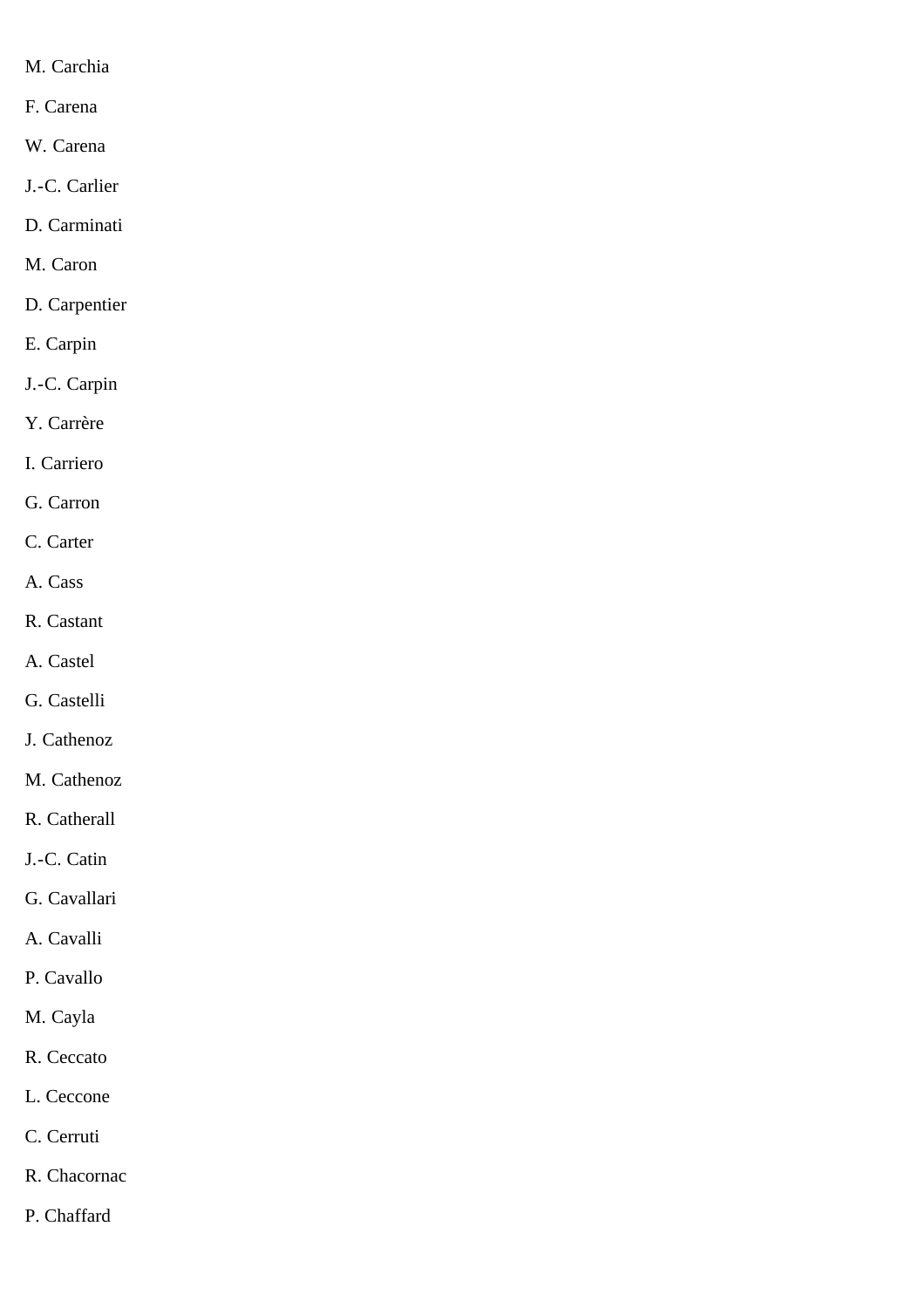- D. Chalamet
- C. Challes
- C. Chalons
- M. Chambardon
- R. Chanut
- A. Chapman-Hatchett
- J. Chapuis
- C. Charlotton
- F. Charmot
- P. Charra
- P. Charrue
- B. Charveys
- M. Chassard
- J. Chasseloup de Laubat
- M. Chatel
- A. Chavanel
- H. Chenavard
- A. Cheneval-Pallud
- J.-L. Chevalley
- T. Chevret
- Y. Chevret
- E. Chiaveri
- G. Chil
- V. Chohan
- C.-M. Chollet
- Yvette Cholley
- Yvon Cholley
- J. Chouard
- A. Chouvelon
- D. Claes
- R. Claret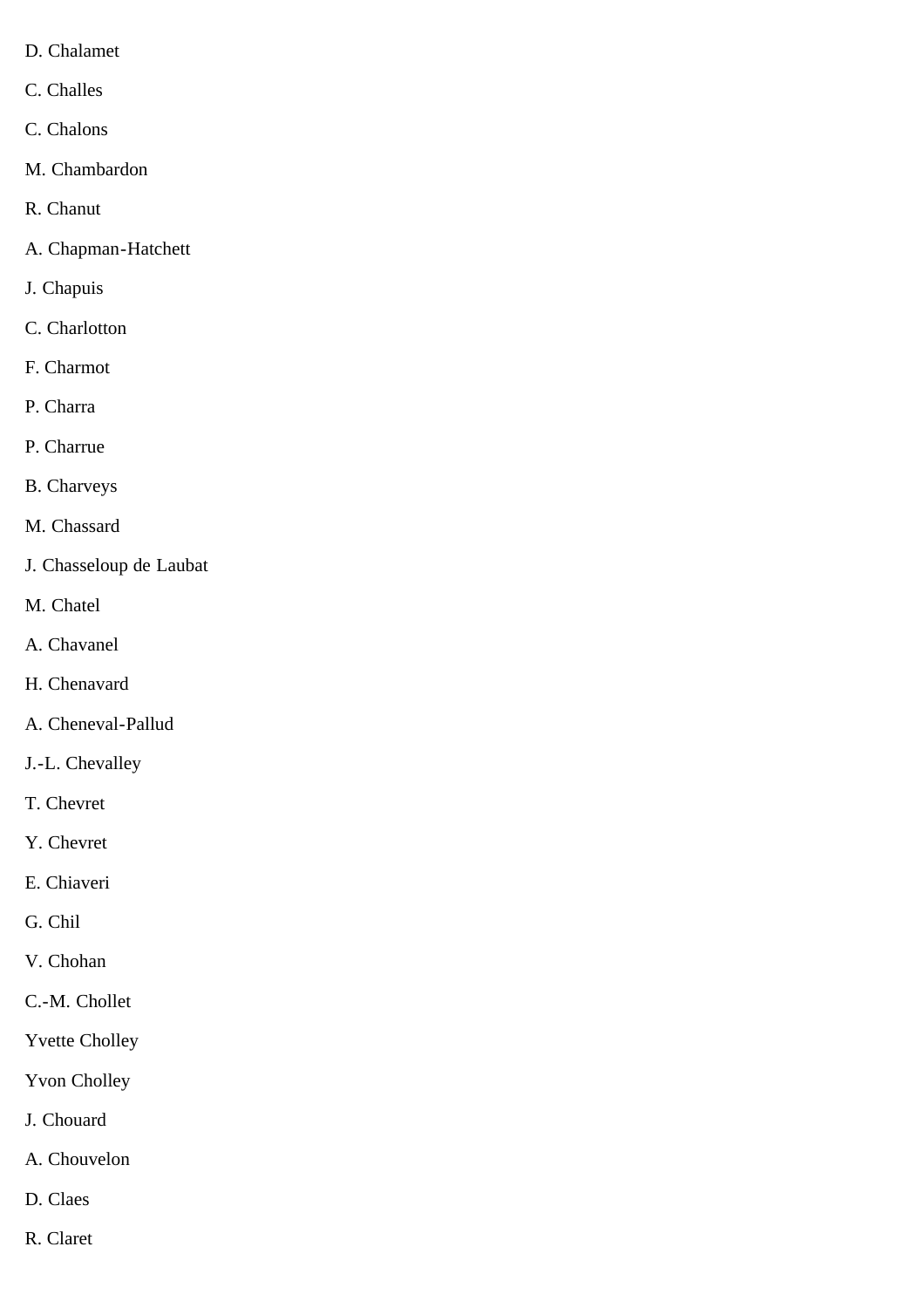- G. Claude
- B. Clerc
- S. Clerc
- F. Cliff
- R. Coccoli
- E. Cochet
- D. Cocq
- R. Coignée
- A. Coin
- A. Cojan
- G. Colin
- R. Collomb
- G. Collongues
- M. Comte
- J. Conciencia
- M. Condemine
- F. Coninckx
- A. Contat
- R. Contival
- H. Conus
- M. Corcelle
- D. Cornuet
- F. Cossey Puget
- M. Coti
- H. Coudray
- M. Couturier
- G. Cuccuru
- A. Cuenca-Perez
- R. Cuenot
- G. Cumer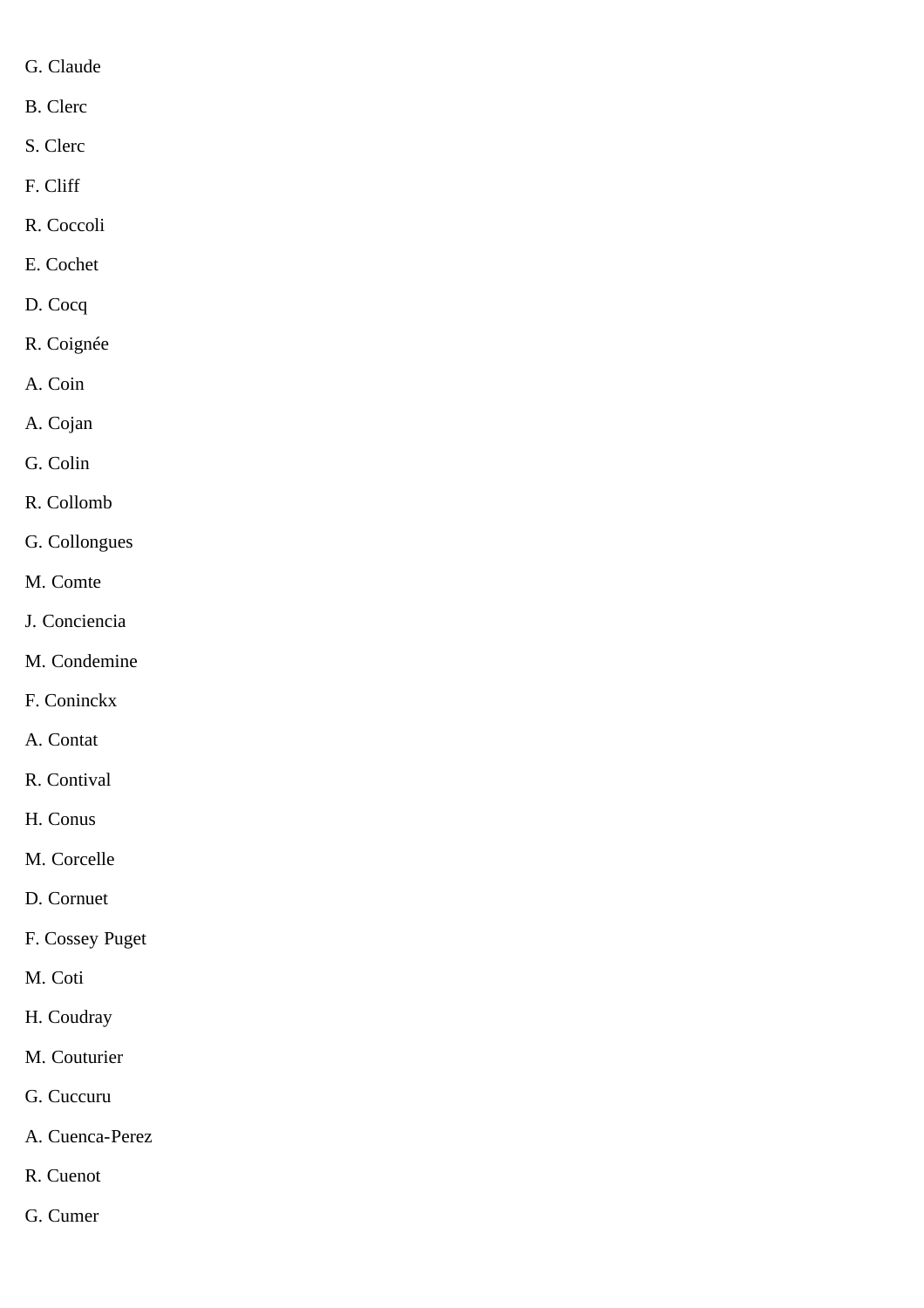- P. Da Costa
- S. Dalbignat
- J. Dall'Igna
- D. Dallman
- G. Dalloz
- M. Dalloz
- M. Damiani
- A. Daneels
- M. Danesin
- P. Danzeisen
- S. Datta-Cockerill
- F. Daveine
- D. David
- E. David
- A. Davis
- M. Decombaz
- R. Décombaz
- P. Defert
- C. Degrange
- C. Dehavay
- D. Dekkers
- R. Del-Monaco
- F. Deladoey
- A. Delattre
- M. Delattre
- Y. Delenclos
- M. Delidais
- J.-C. Deligny
- A. Delizée
- R. Della Biancia
- R. Delsole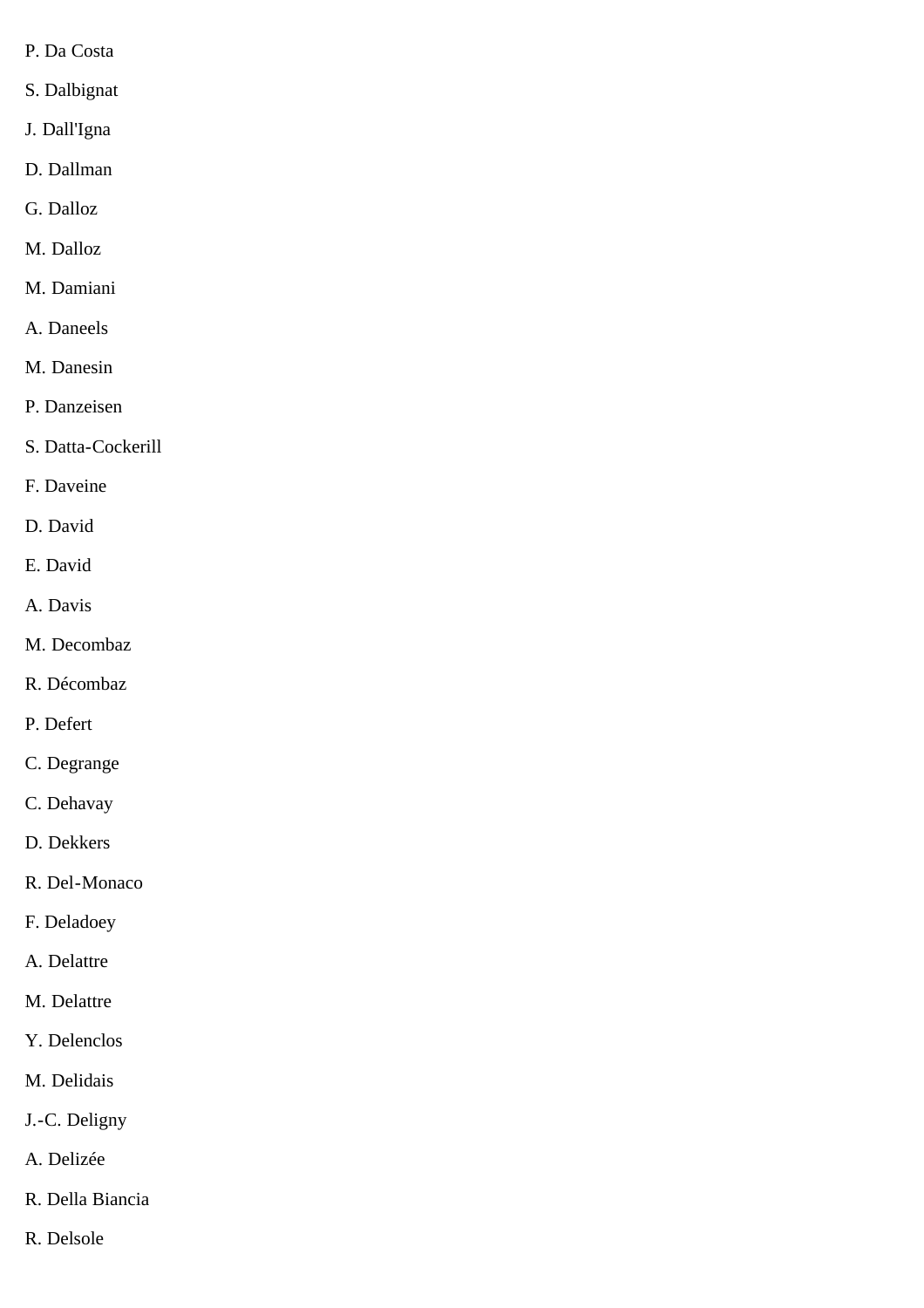- E. Deluermoz
- M.-T. Demornex
- M. Demoulin
- J.-L. Denblyden
- D. Denuzière
- H. Depierre
- N. Dépierre
- M. Derosiaux
- M. Deroussent
- P. Deroyer
- C. Desbissons
- B. Desforges
- C. Desmaris
- C. Despas
- R. Desperier
- M. Desroziers
- J.-M. Dessi
- D. Deville
- S. Di Pietro
- M. Diedrich
- R. Dillon
- M. Diraison
- M. Disdier
- N.-D. Dixon
- G. Dolivet
- A. Doméniconi
- J. Doméniconi
- G. Dominichini
- F. de Donato
- P. Donnat-Bouillud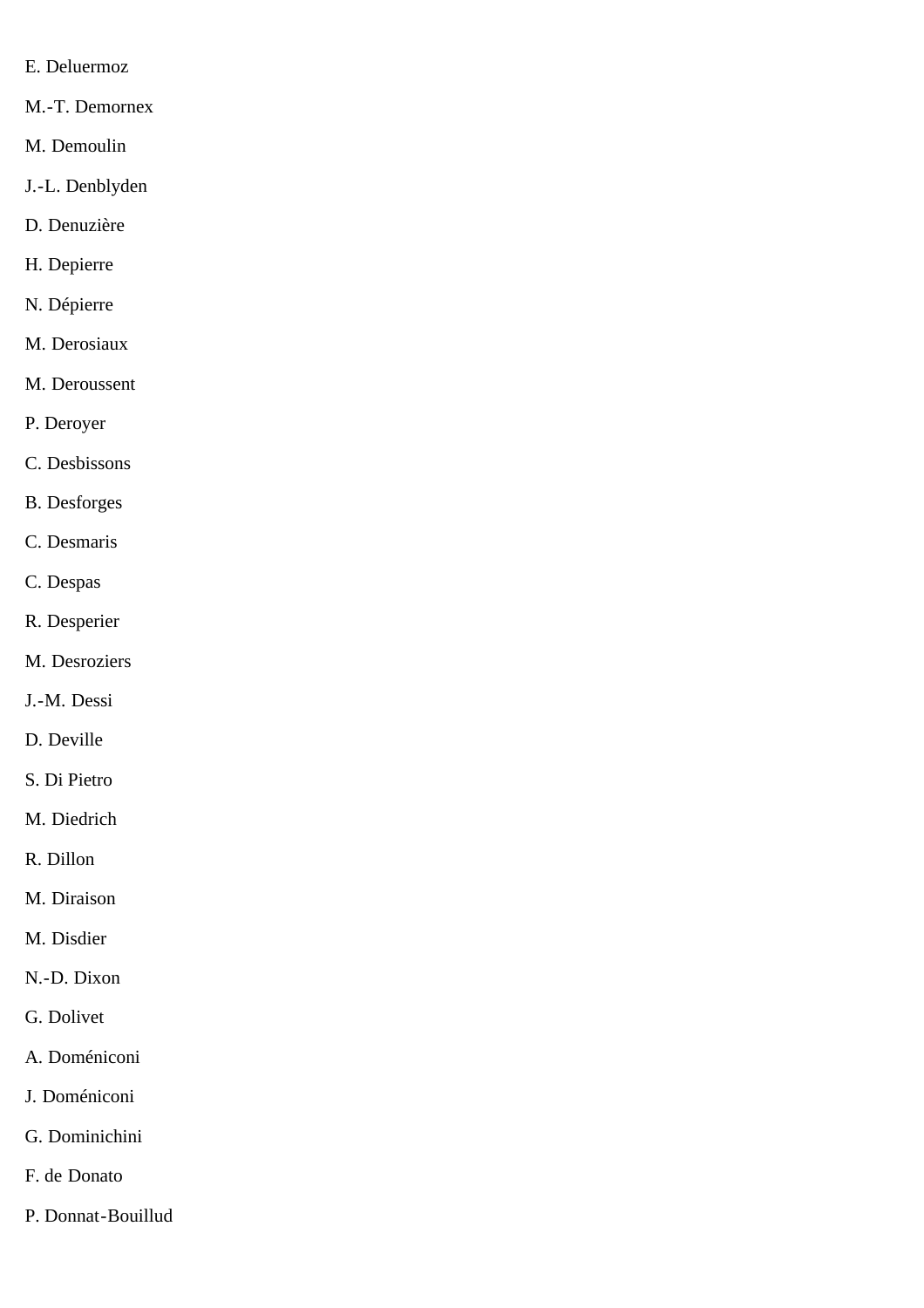- J. Donnier
- J. Doody
- V. Doré
- T. Dorenbos
- J. Drecourt
- G. Drouet
- P. Droux
- G. Dubail
- P. Dubief
- M. Dubois
- C. Ducastel
- B. Ducret
- N. Dudragne
- M. Dufourd
- B. Dumas
- G. Dumont
- A. Dumur
- L. Dunand
- N. Dunand
- D. Dupraz
- P. Duraffourg
- J. Durand
- M. Durand
- M. Duret
- E. Durieu
- B. Duthion
- J.-M. Dutour
- N. Eatough
- C. Ecarnot
- H. Elattar
- M. Ellefsplass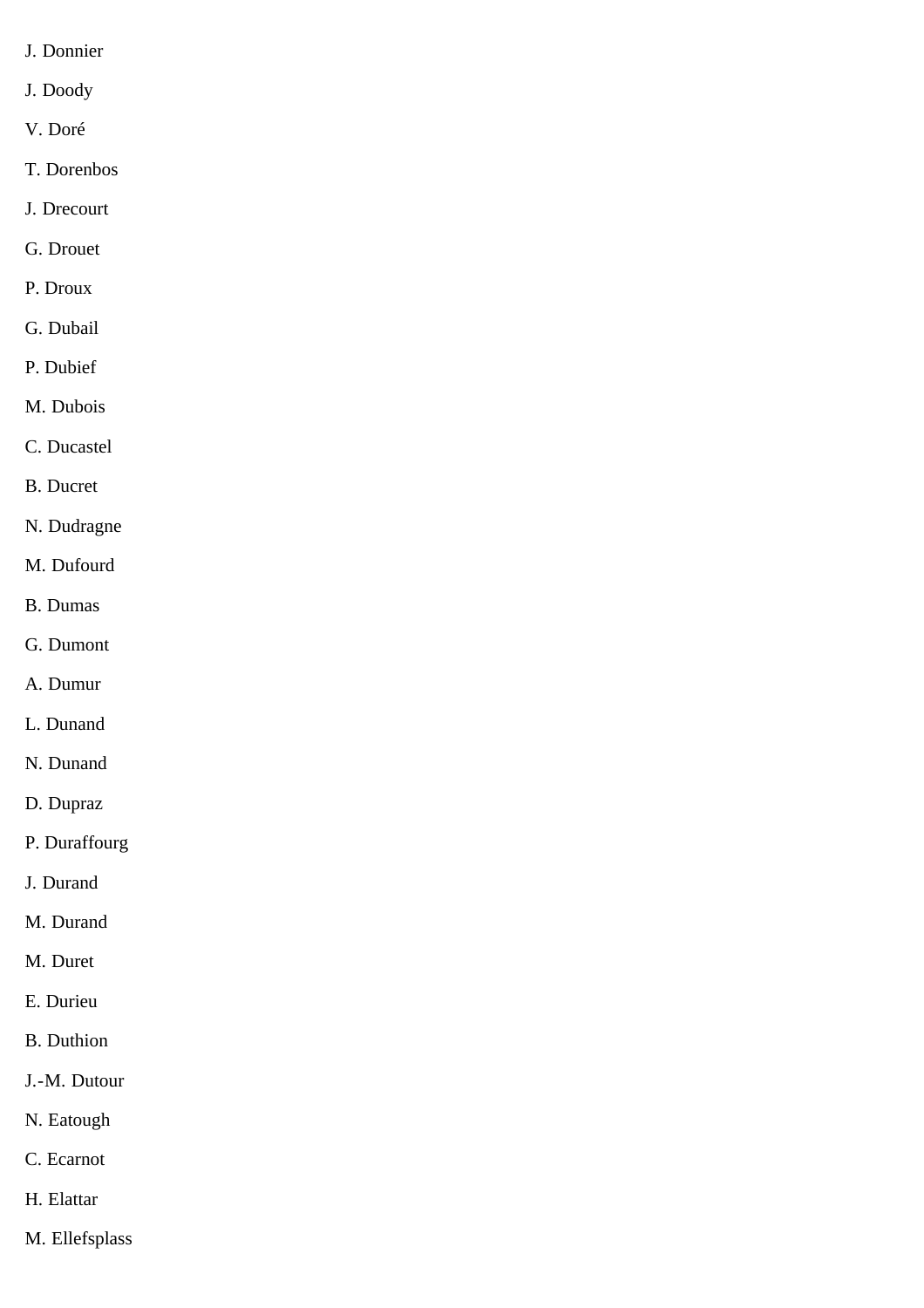- H. Emery
- G. Engelmann
- T. Ericson
- C. Escaffre
- J.-L. Escourrou
- M. Etienne
- L. Even
- M. Eveno
- H. Excoffier
- J.-P. Fabre
- J.-C. Fabris
- R. Faes
- M. Farastier
- J.-J. Farey
- M. Faure
- C. Favre
- A. Fayet
- R. Feix
- G. Ferioli
- A. Feron
- C. Ferrari
- G.-P. Ferri
- G. Fersurella
- A. Fiebig
- C. Fischer
- J. Fivet
- M. Flachat
- A. Flamand
- H. Flotow
- M. Fluckiger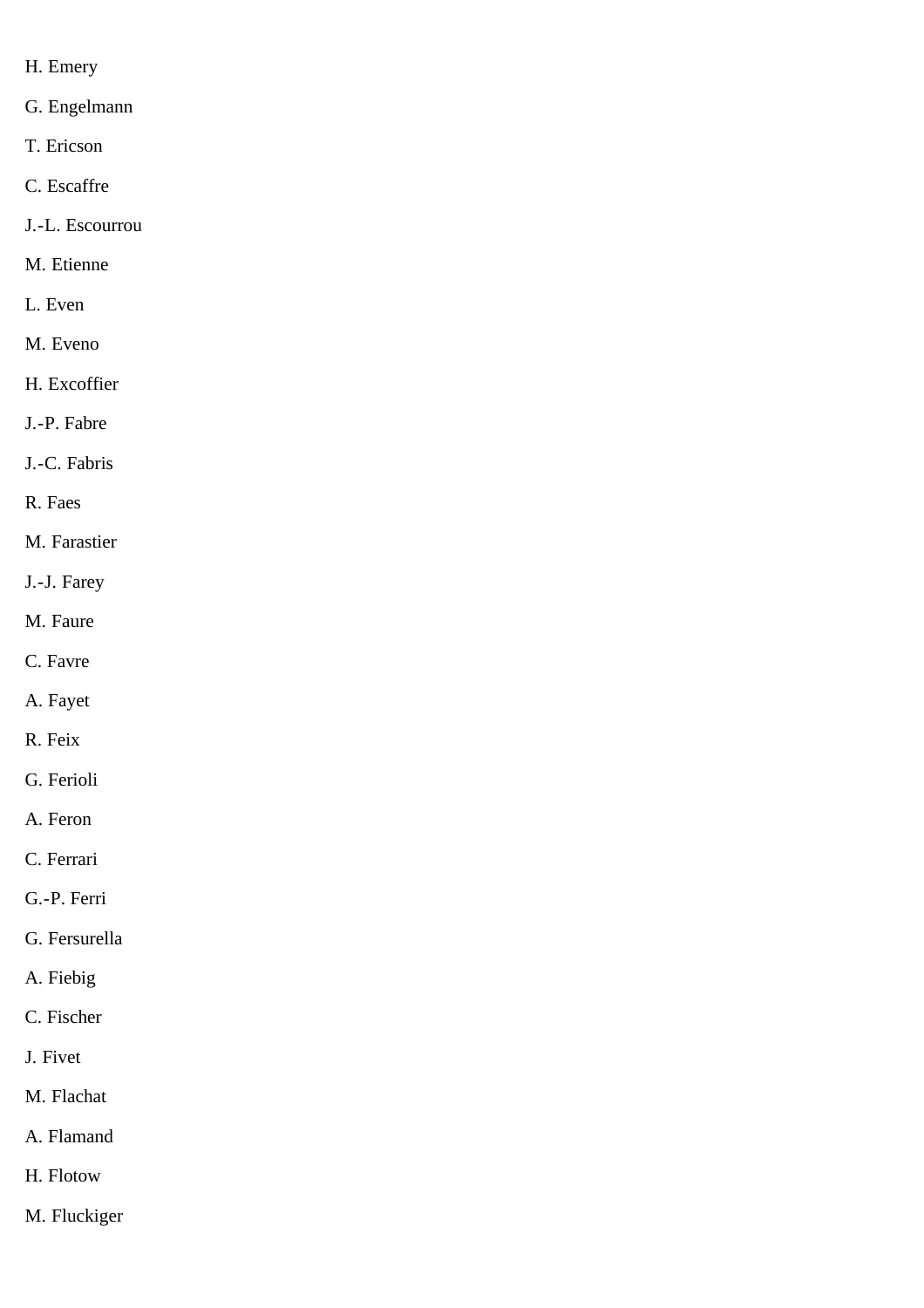- G. Focker
- A. Folley
- L. Fonovich
- J. Fontaine
- M. Fontanet
- R. Forrest
- H. Fouilloux
- G. Fournier
- A. Fowler
- J.-M. Fraigne
- D. Fraissard
- J. Fraisse
- J.-C. Frances
- F. Francia
- A. François
- G. Françon
- P. Frandsen
- M. Frauchiger
- G. Frick
- P. Frolot
- C. Fromm
- D. Fromm
- J.-C. Frot
- M. Frot
- J. Fullerton
- F. Gagliardi
- D. Gagnière
- H. Gaillard
- Y. Gaillard
- B. Gaillard-Grenadier
- P. Galbraith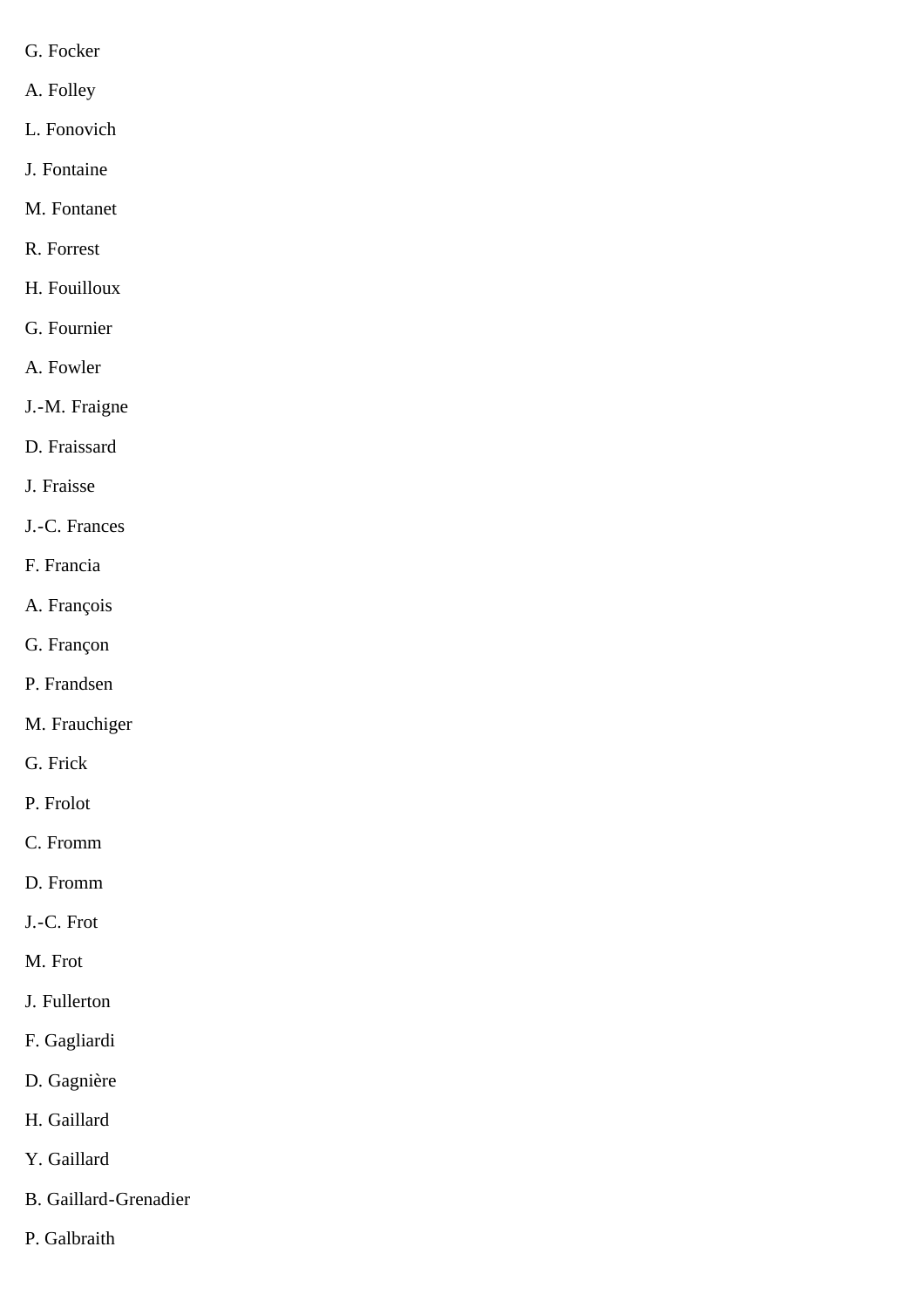- G. Gallay
- J.-C. Gallois
- B. Galmant
- C. Galmant
- A. Gandi
- J.-L. Garavel
- J.-F. Garçon
- Y. Gardette
- J. Gardies
- P. Garel
- J. Gareyte
- V. Garlenc
- R. Garoby
- M. Gasparini
- A. Gasser
- P. Gauss
- M. Gautier
- R. Gay
- D. Geiss
- R. Genand
- J.-P. Gendras
- M. Genet
- J. Genevois
- C. Genier
- M. de Gennaro
- C. Gentet
- M. Geoffroy
- V. Gérard
- P. Geroudet
- J.-C. Gervais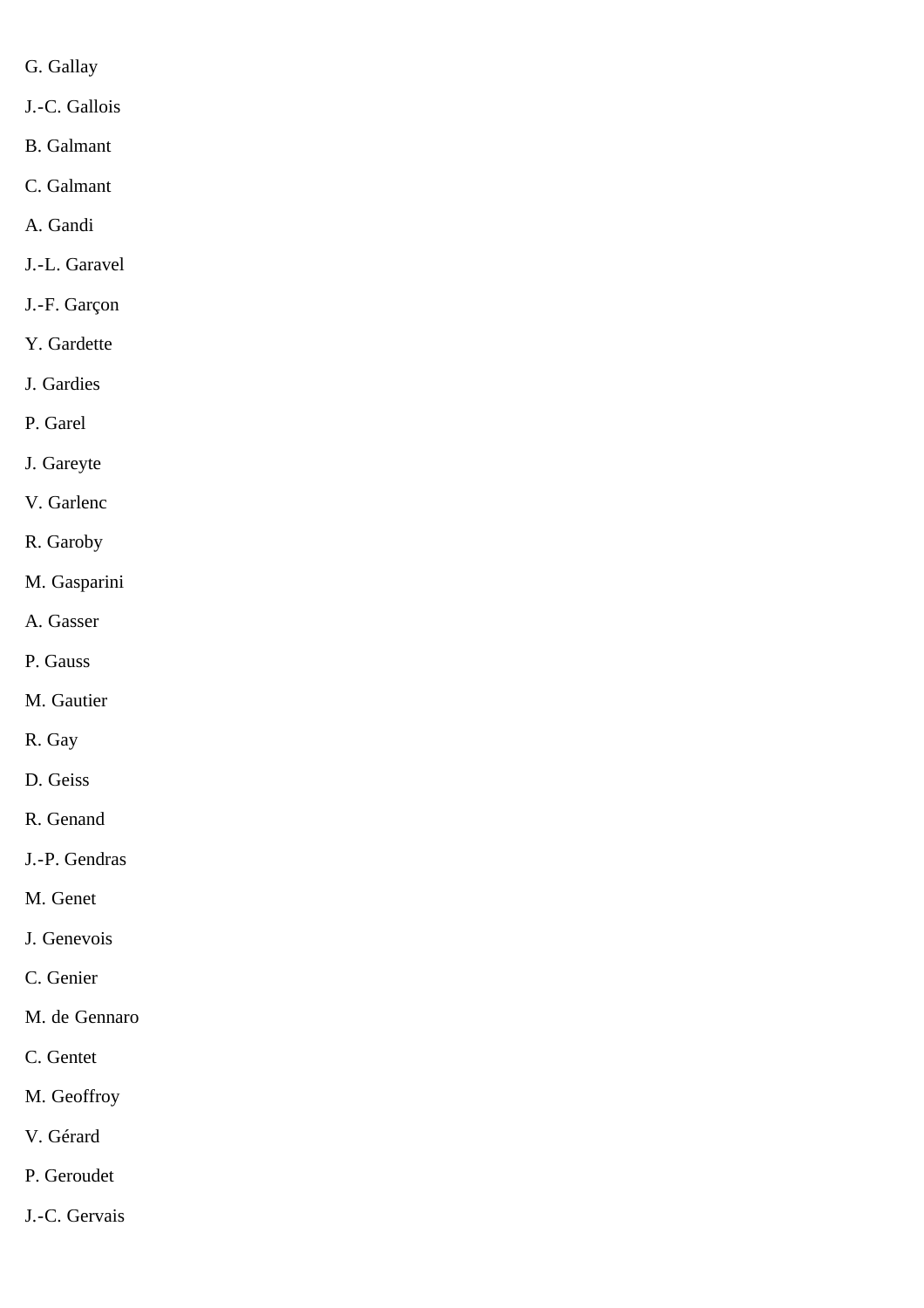- P. Gervasoni
- M. Gevrey
- G. Geydet
- F. Ghinet
- M. Giesch
- J.-M. Giguet
- J. Gilquin
- D. Girard
- M. Girardini
- A. Girardoz
- F. Giudici
- P.-A. Giudici
- M. Glaser
- B. Goïcoechea
- M. Goossens
- P. Gorce
- W. Gorlitz
- J.-J. Gottraux
- M. Goujon
- P. Gourcy
- I. Graf
- J. Graff
- J.-M. Grand'Homme
- G. Granger
- G. Grangier
- N. Grant
- D. Graskamp
- C. Gregory
- C. Grenouilleau
- P. Griessen
- C. Griggs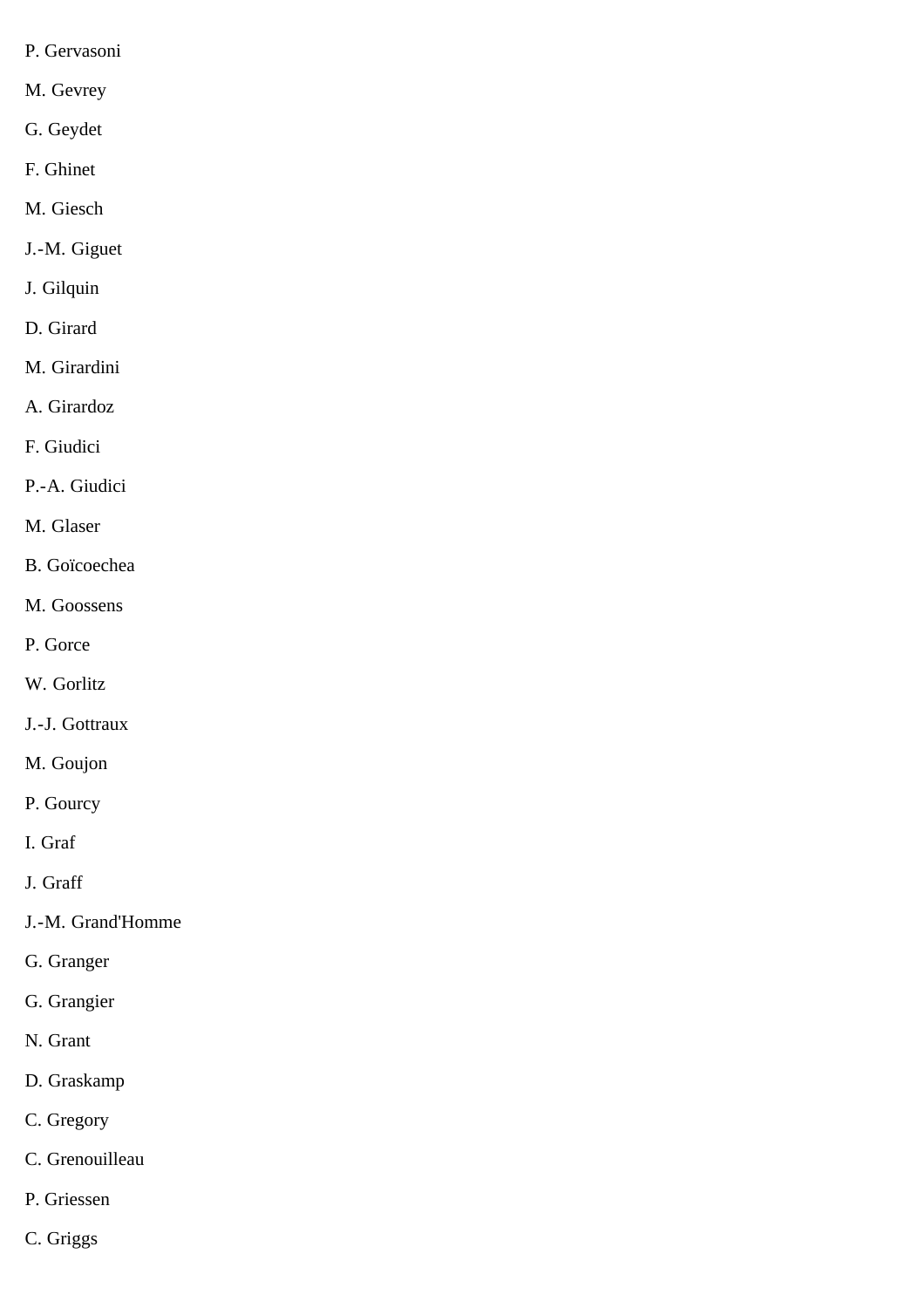- G.-P. Grillet
- J. de Groot
- M. Gros
- C. Groscarret
- M. Grospiron
- J. Groz
- F. Guénéhec
- C. Guenin
- J. Guérin
- L. Guerrero
- A. Guiard-Marigny
- G. Guignard
- A. Guillaume
- J. Guillet
- C. Guillet-Dauphiné
- M. Guillon
- J. Guiraud
- J.-C. Guiraud
- W. Gunder
- G. Gurrieri
- D. Guyon
- R. Guyon
- M. Gyr
- J. Haffner
- J.-B. Hainaud
- M. Hajdinjak
- B. Hallgren
- J. Halon
- P. Hannhart
- R. Hänni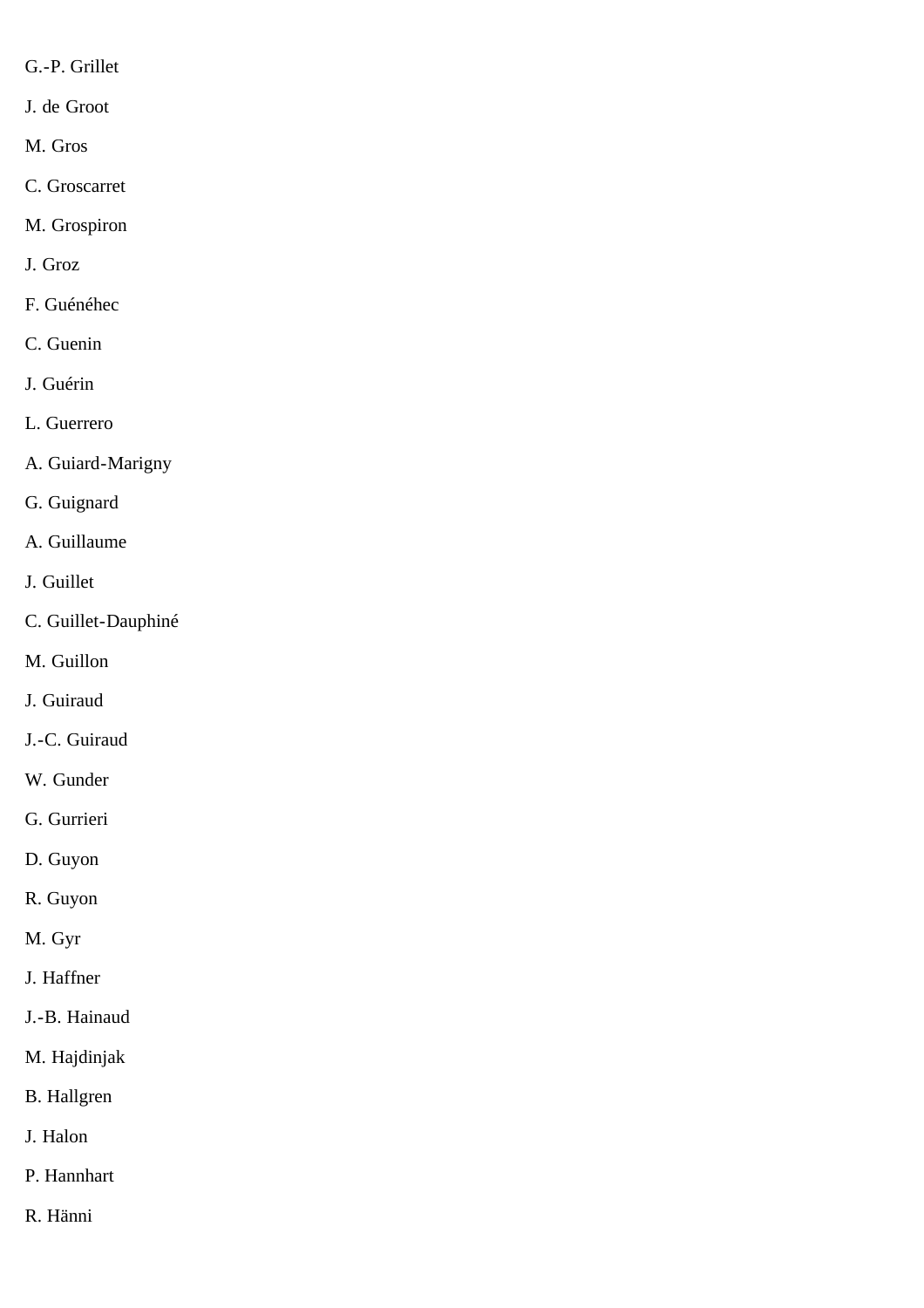- J.-M. Hanon
- M. Hansroul
- M. Hausermann
- H. Hayes
- H. Heijne
- G. Henchoz
- L. Henny
- M. Hénoux
- E. Heritier
- C. Herman
- L.-G. Hernberg
- P. Herzog
- A. Hester
- A. Hilaire
- N. Hilleret
- P. Hirbec
- Y. Hog
- R. Hoh
- M. Hourican
- M. Howie
- J.-P. Huber
- G. Huet
- A. Hugi
- B. Hugot
- S. Hutchins
- J. Igo-Kemenes
- A. Ijspeert
- H. Isch
- C. Isnard
- D. Jacob
- A. Jacquemin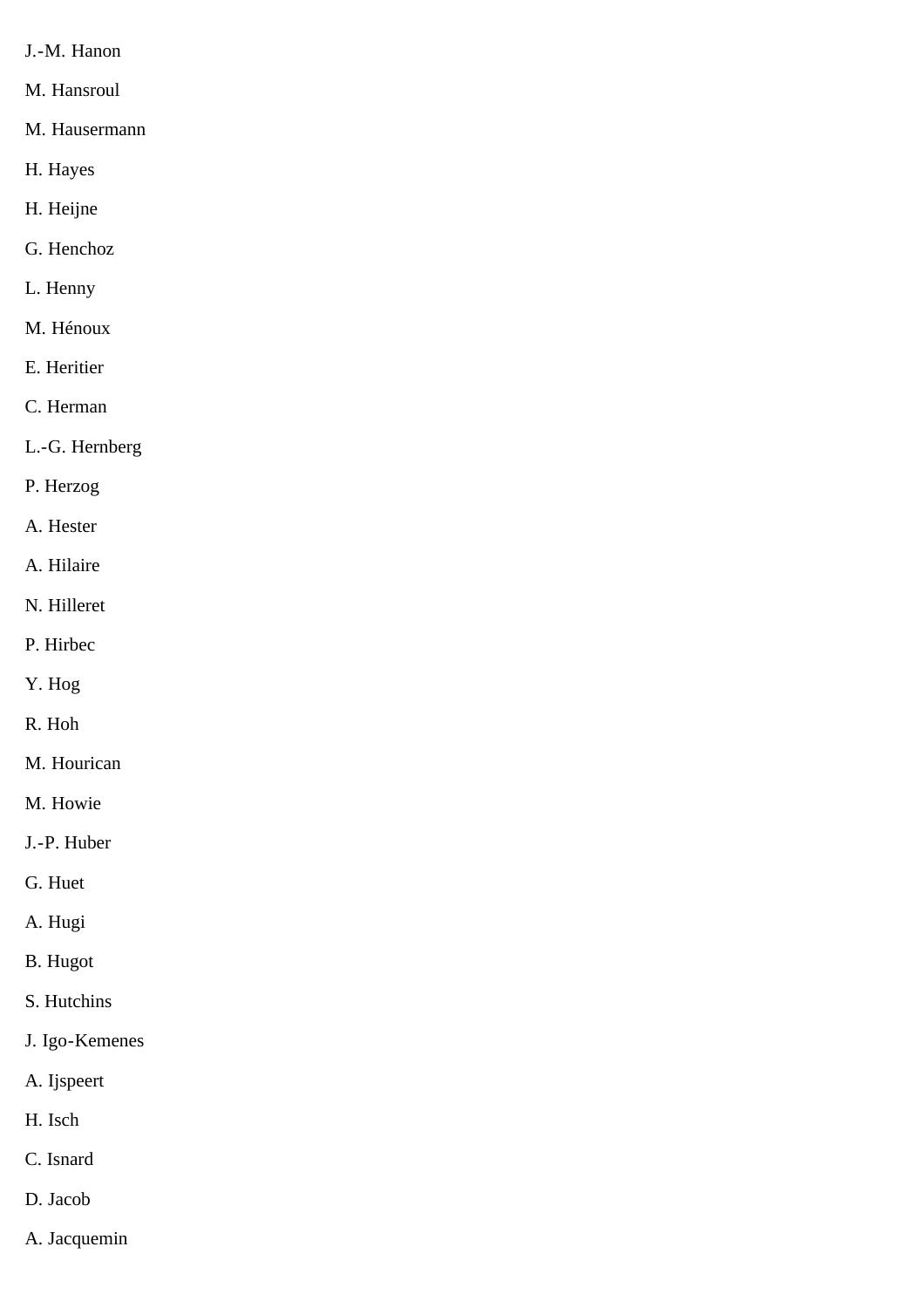- C. Jacquemoud
- A. Jaeger
- R. Jaggi
- W. Jank
- M. Jeanrenaud
- M. Jenin
- M. Jimenez
- L. de Jonge
- F. Josa
- M. Jouhet
- J. Jourdan
- C. Jouve
- G. Juban
- J.-F. Juget
- J.-C. Juillard
- F. Julliard
- L. Kaczmarek
- R. Kaiser
- E. Kaiser-Bouzelmat
- K. Karner
- T. Kehrer
- M. King
- C. Kirchner
- A. Knight
- G. Knott
- J. Knott
- J. Koopman
- R. Kopp
- L.-J. Kottelat
- H. Kropf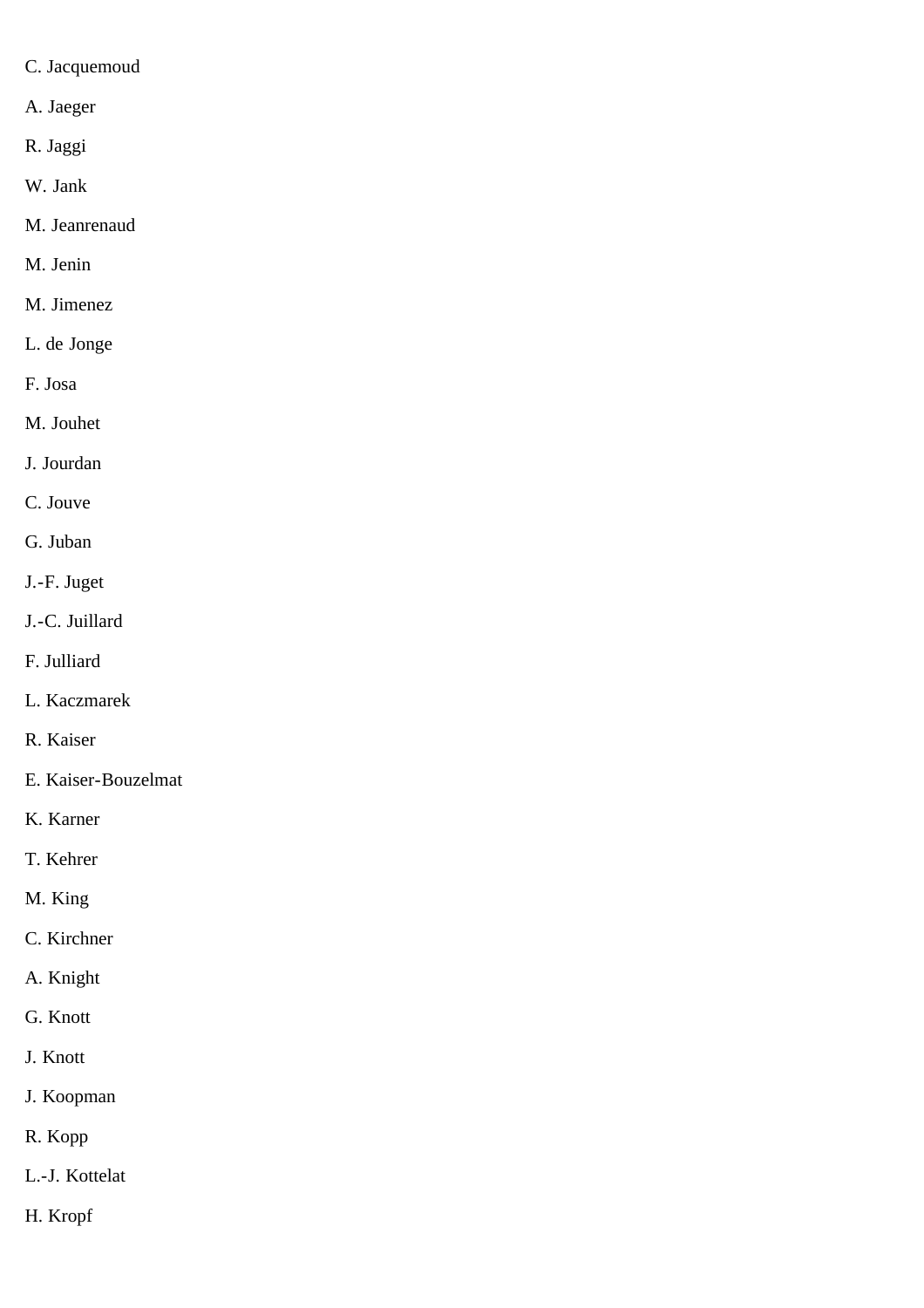- M. Kubly
- H.-K. Kuhn
- H. Kummer
- A. Kupferschmid
- I. Kurth
- A. Küttel
- F. Küttel
- A. Lacourt
- C. Lacroix
- D. Lacroix
- M. Lafaverges
- J.-P. Lagrue
- J. Lahaye
- B. Lambert
- M. Lamidon
- G. Lamoureux
- P. Lançon
- J.-C. Langelez
- H. Laporte
- J.-P. Lappe
- G. Larour
- G. Lartigue
- J.-C. Lassalle
- R. Lassausaie
- A. Lasserre
- R. Laude
- S. Laudet
- G. Launay
- S. Lauper
- M. Laurent
- L. Lauri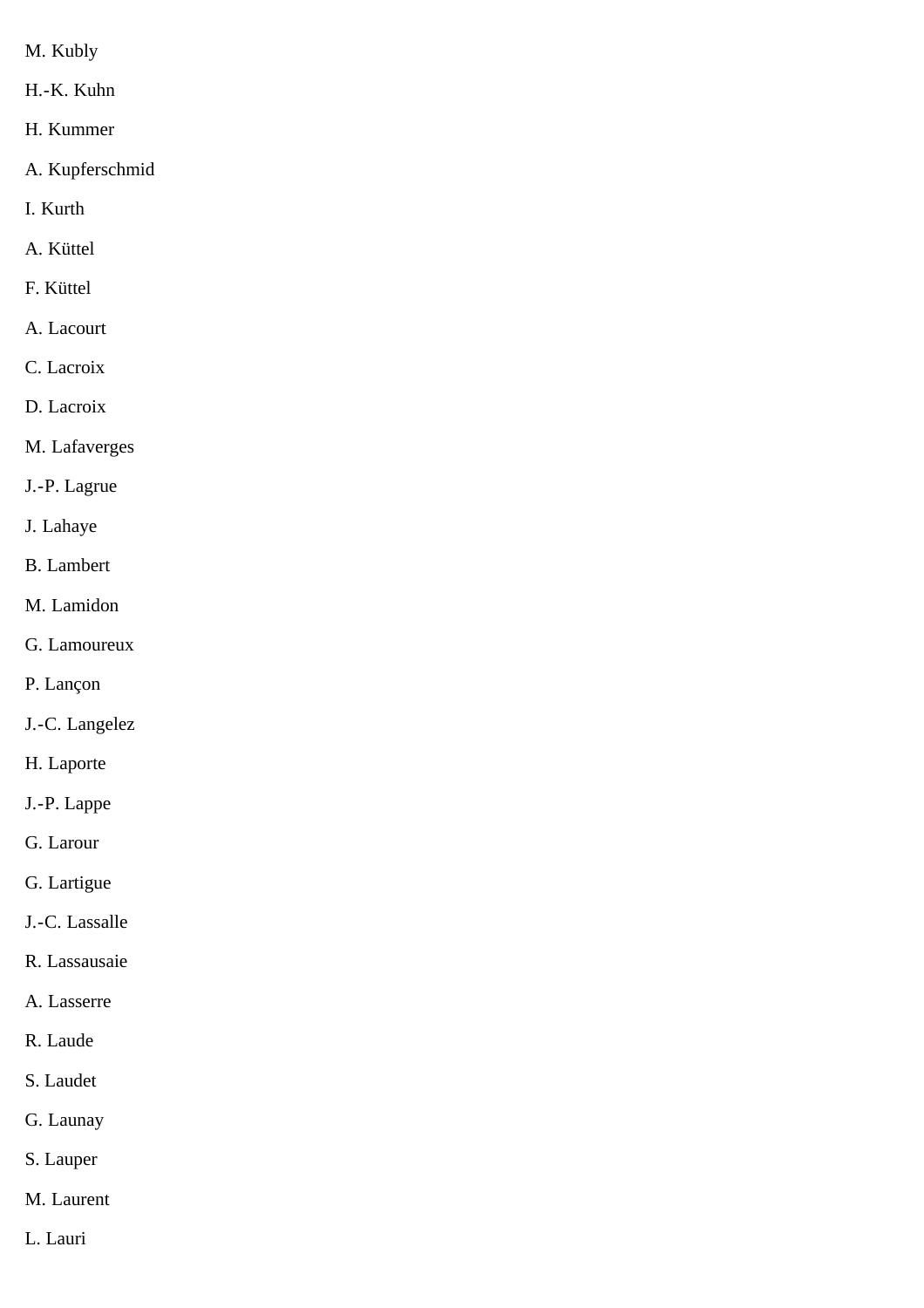- P. Le Cossec
- M. Le Gras
- N. Le Vasseur
- G. Lebée
- B. Lebegue
- P. Lebrun
- P. Leclère
- G. Lecoeur
- A. Lecomte
- P. Lecoq
- C. Leech O'Neale
- P. Lefèvre
- L. Leggiero
- P. Legrand
- P. Lelourdy
- F. Lemeilleur
- P. Lenot
- J. Lepagnot
- D. Leroy
- G. Leroy
- E. Lessmann
- C. Lestienne
- P. Lestienne
- M. Letheren
- M. Letisserand
- J. Letort
- L. Levrat
- Alain Levrier
- Antonia Levrier
- K. Ley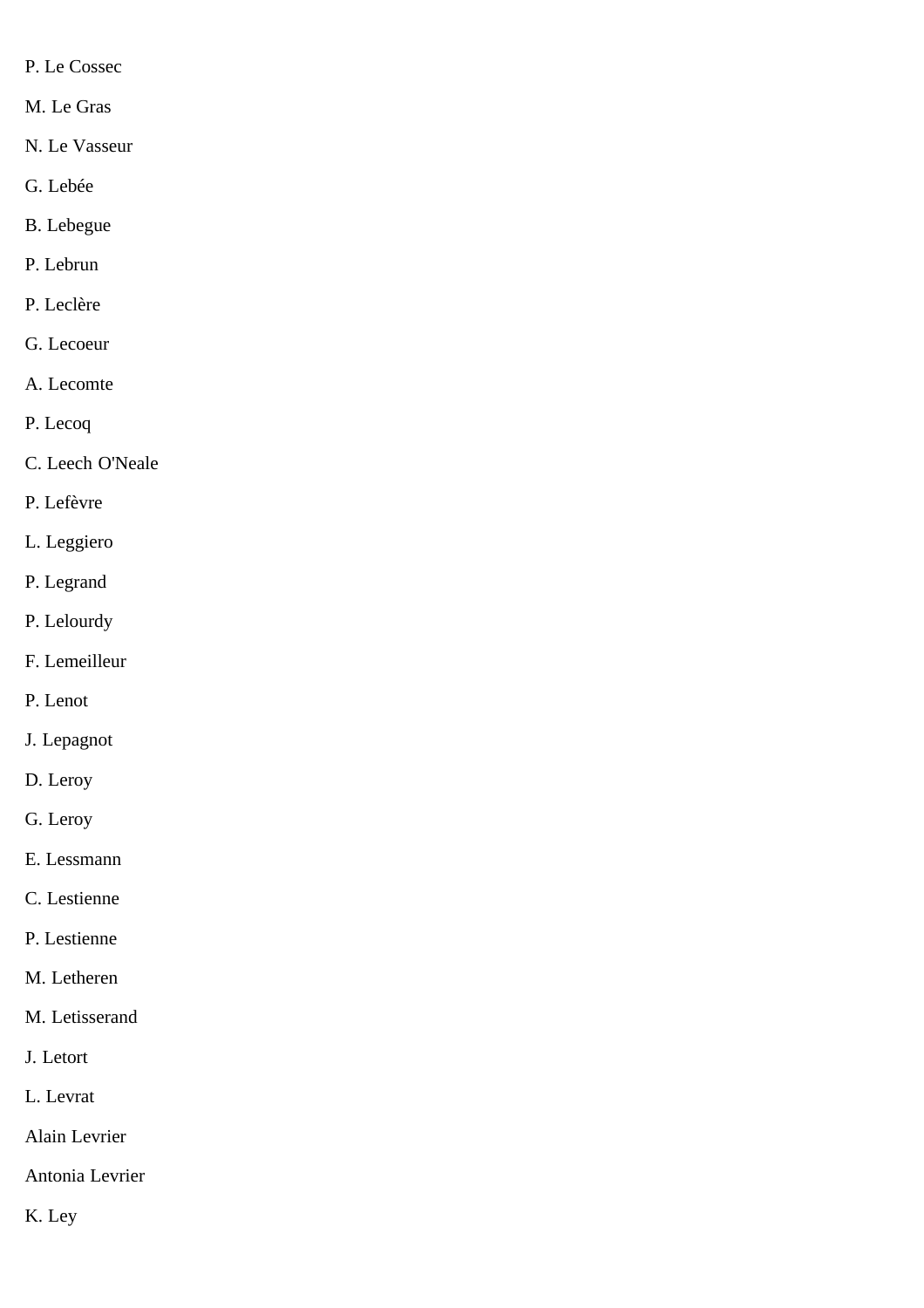- B. Libera
- G. Linser
- C. Lissajoux
- J. Lissajoux
- G. Lobeau
- K.-D. Lohmann
- G. Lohr
- P. Loïez
- B. Lombard
- S. Long
- J.-L. Loquet
- R. Lorenzi
- P. Loridon
- B. Louchet
- P. Loup
- F. Louvet
- P. Luc
- L. Lunardi
- H.-D. Lustig
- A. Lütke
- B. Lutz
- A.-J. Mabut
- C. Mader
- E. Magnani
- R. Magnier
- F. Magnin
- B. Maire
- J. Maire
- P. Malacarne
- R. Mallay
- M. Mandray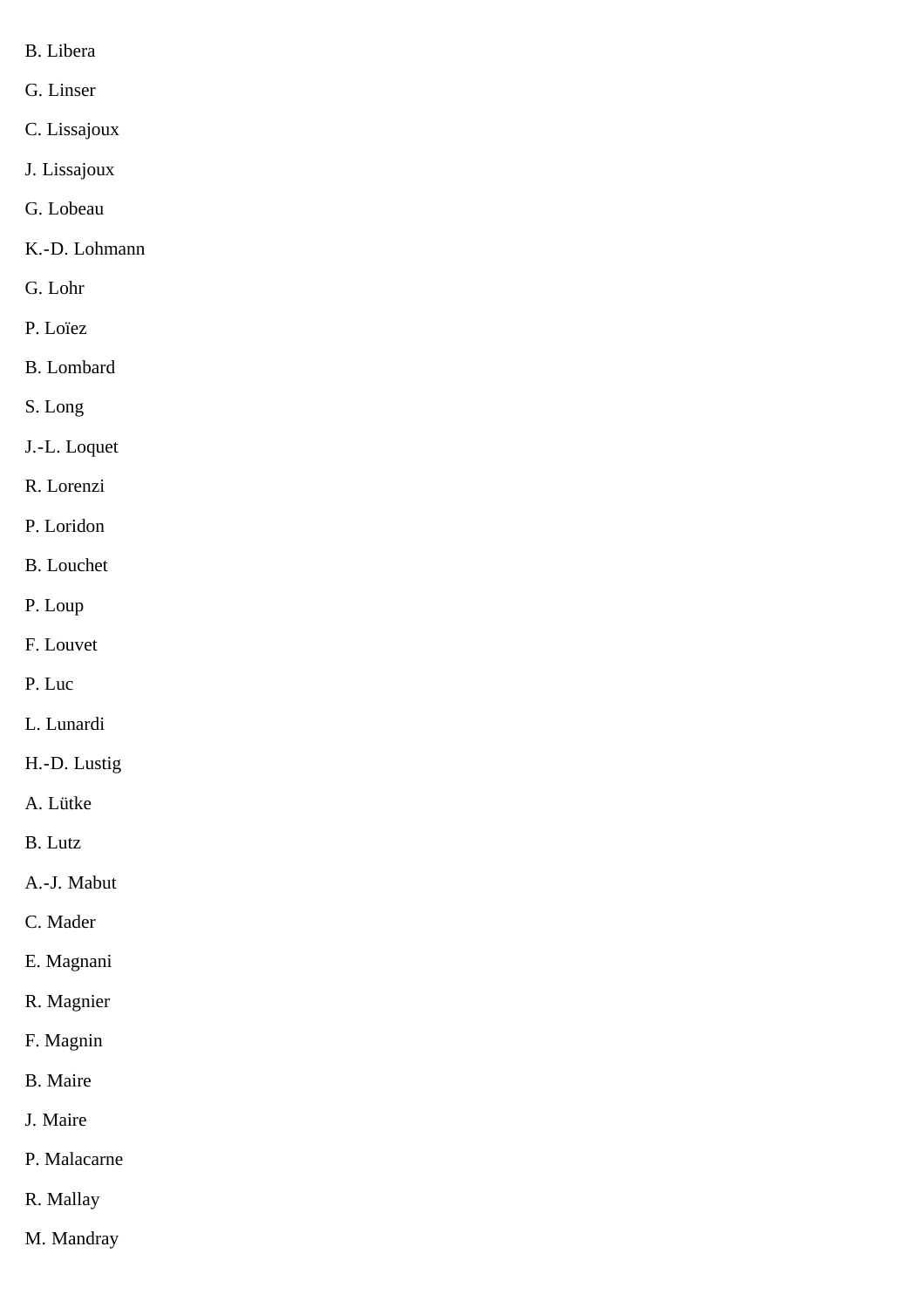- M. Manent
- D. Manglunki
- J. Mann
- J.-P. Maquenne
- C. Marcel
- H. Marchal
- A. Marchand
- C. Margaroli
- A. Marin
- C. Marin
- J.-C. Marin
- M. Marquet
- F. Martin
- G. Martin
- J. Martin
- D. Martine
- H. Martine
- G. Martinez
- Patricia Martucci
- Pietro Martucci
- H. Masseboeuf
- F. Masset
- A. Masson
- B. Masson
- L. Mastrostefano
- R. Matet
- J.-P. Matheys
- G. Mathis
- N. de Matos
- B. Maulini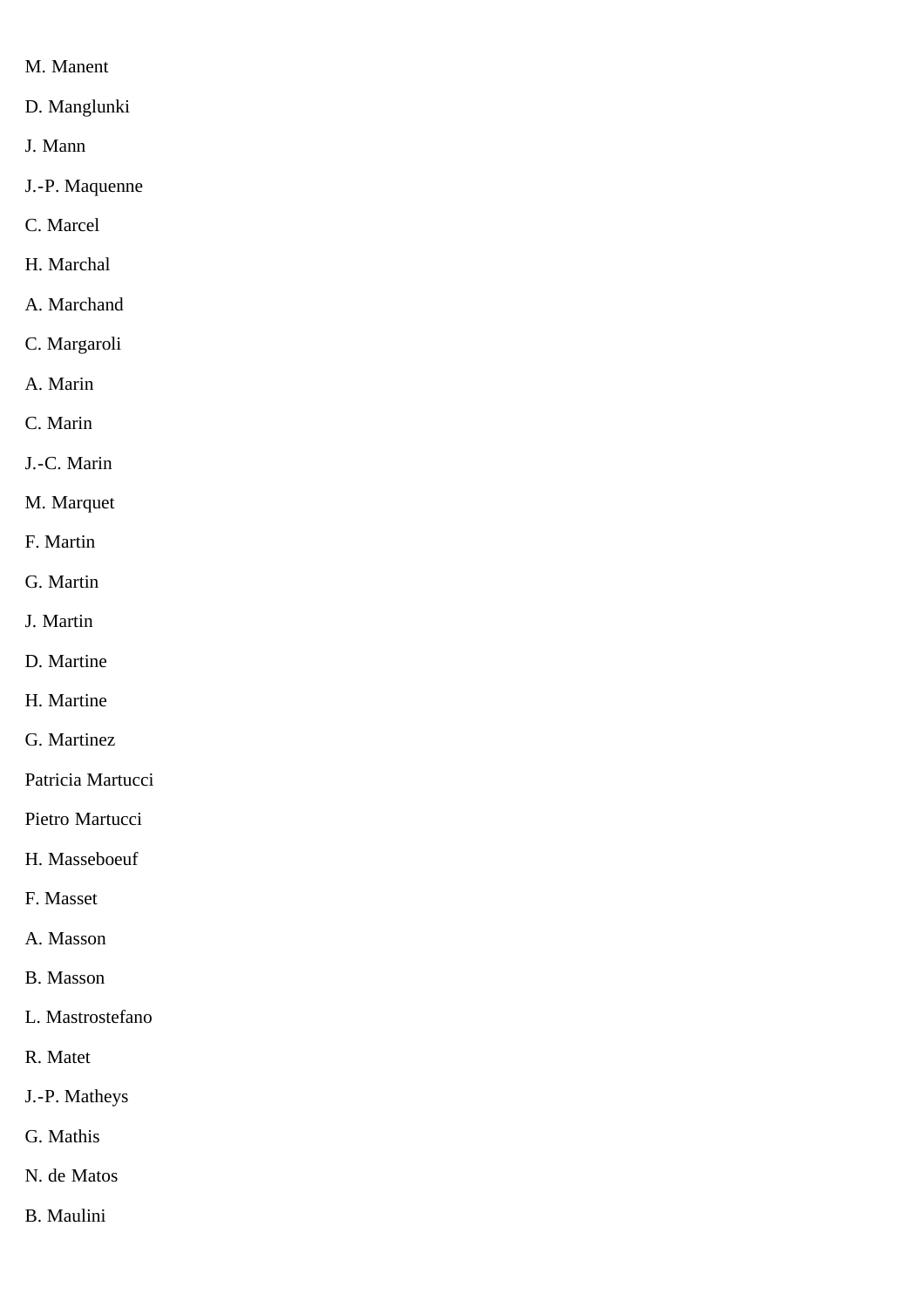- R. Mauris
- M. Mayor
- M. Mayoud
- J. Mazars
- A. Mazzari
- C. Mazzari
- F. McIntosh
- J. Melin
- R. Menazzi
- D. Menoni
- C. Menot
- G. Merighi
- D. Mertina
- M. Métais
- K.-D. Metzmacher
- G.-H. Meyer
- H. Meyer
- N. Mezin
- J.-F. Michaud
- E. Michaux
- R. Milan
- C. Millerin
- M. Minella
- M. Miolane
- D. Mir
- R. Mirmand
- E. Mitis
- R. Mohr
- A.-F. Molat-Berbiers
- G. Momeux
- M. Monesi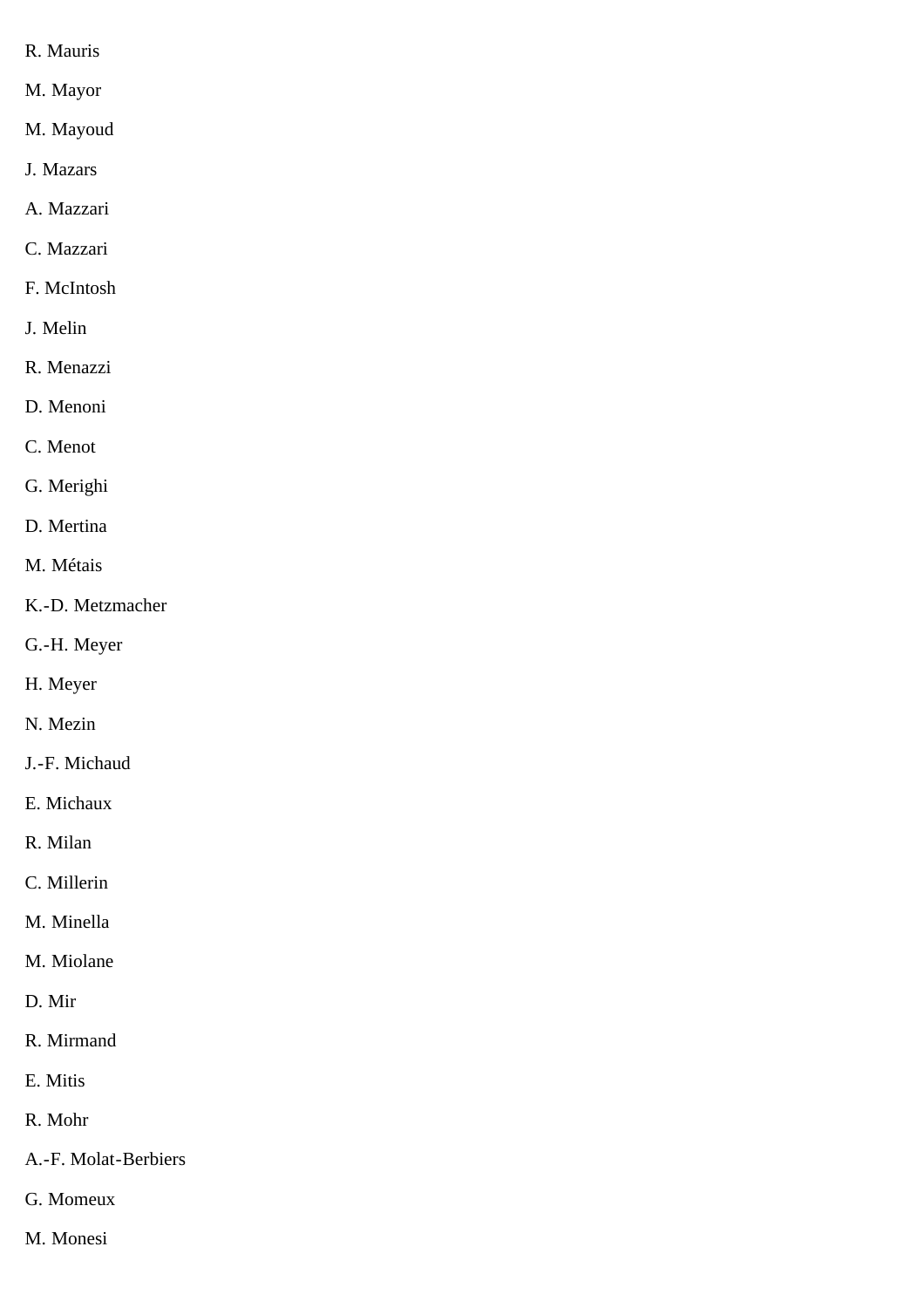- R. Monet
- M.-T. Monnet
- E. Monney
- J. Monteiro
- C. Montuelle
- J. Montuelle
- J. Morand
- P. Morel
- J.-P. Morellet
- P. Moret
- D. Moriaud
- M. Moskofian
- J. Motz
- G. Mourgue
- R. Mourier
- D. Mouton
- B. Moy
- G. Mugnai
- Robert Müller
- Rolf Müller
- V. Munda
- R. Mundwiller
- S. Muratori
- M. Musso
- L. Naudon
- M. Nawrocki
- J. Nebout
- K. Neil
- R. Nettleton
- D. Nibbio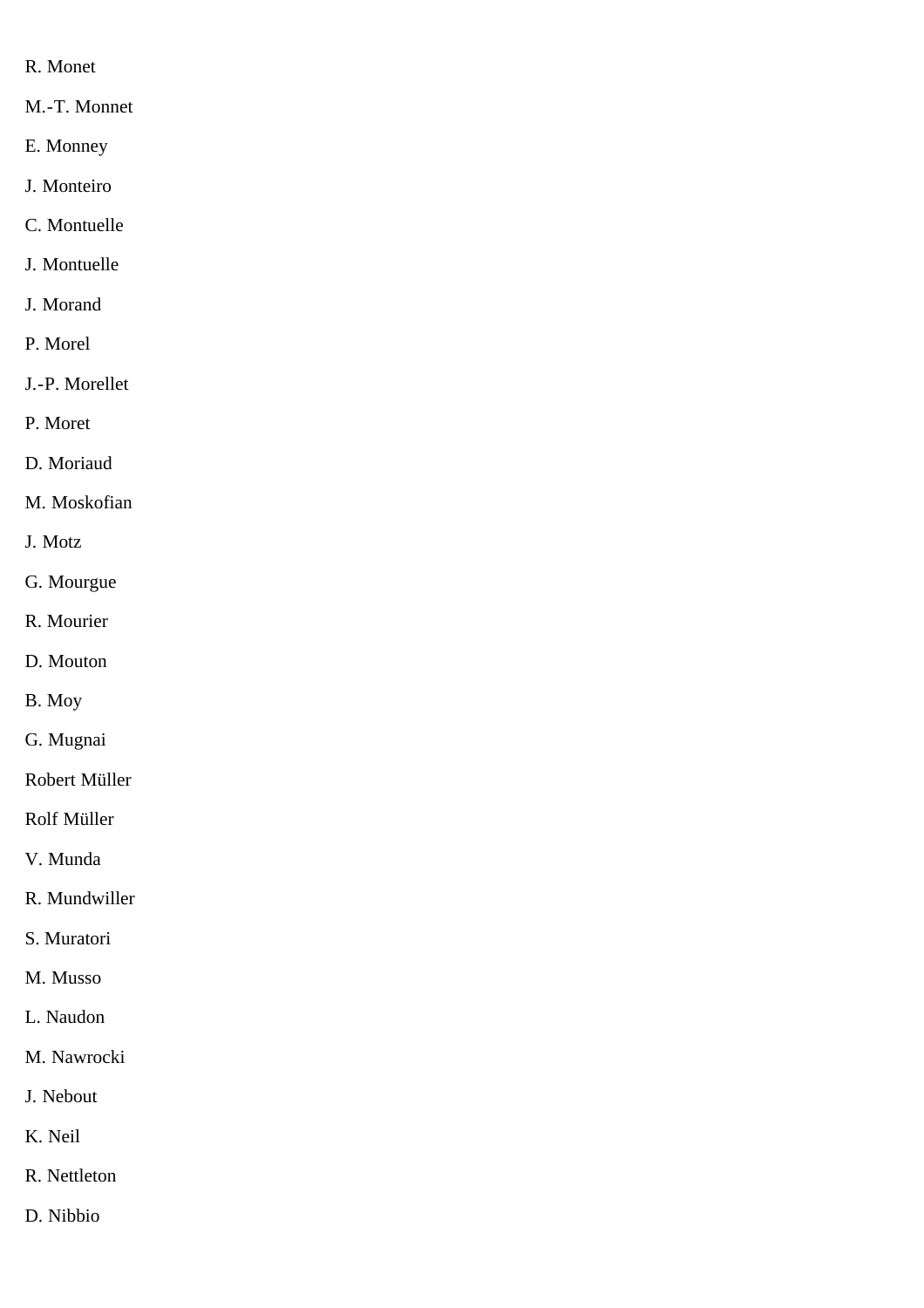- M. Nicod
- I. Nicolaou
- G. Niel
- M. Nielsen
- Y. Ninet
- E. Nitsch
- M. Noldin
- A. Notari
- L. Oberli
- C. Oberto
- G. Olesen
- R. Olsen
- A. Orêve
- J. Ottaviani
- G. Ozun
- C. de Pablos
- M. Paccani
- G. Paillard
- D. Parchet
- C. Parthé
- B. Pasche
- A. Pasquale
- J.-P. Pasquet
- G. Passardi
- L. Passardi
- G. Patron
- G. Patti
- D. Peach
- G. Pecheur
- R. Péder
- R. Pégaitaz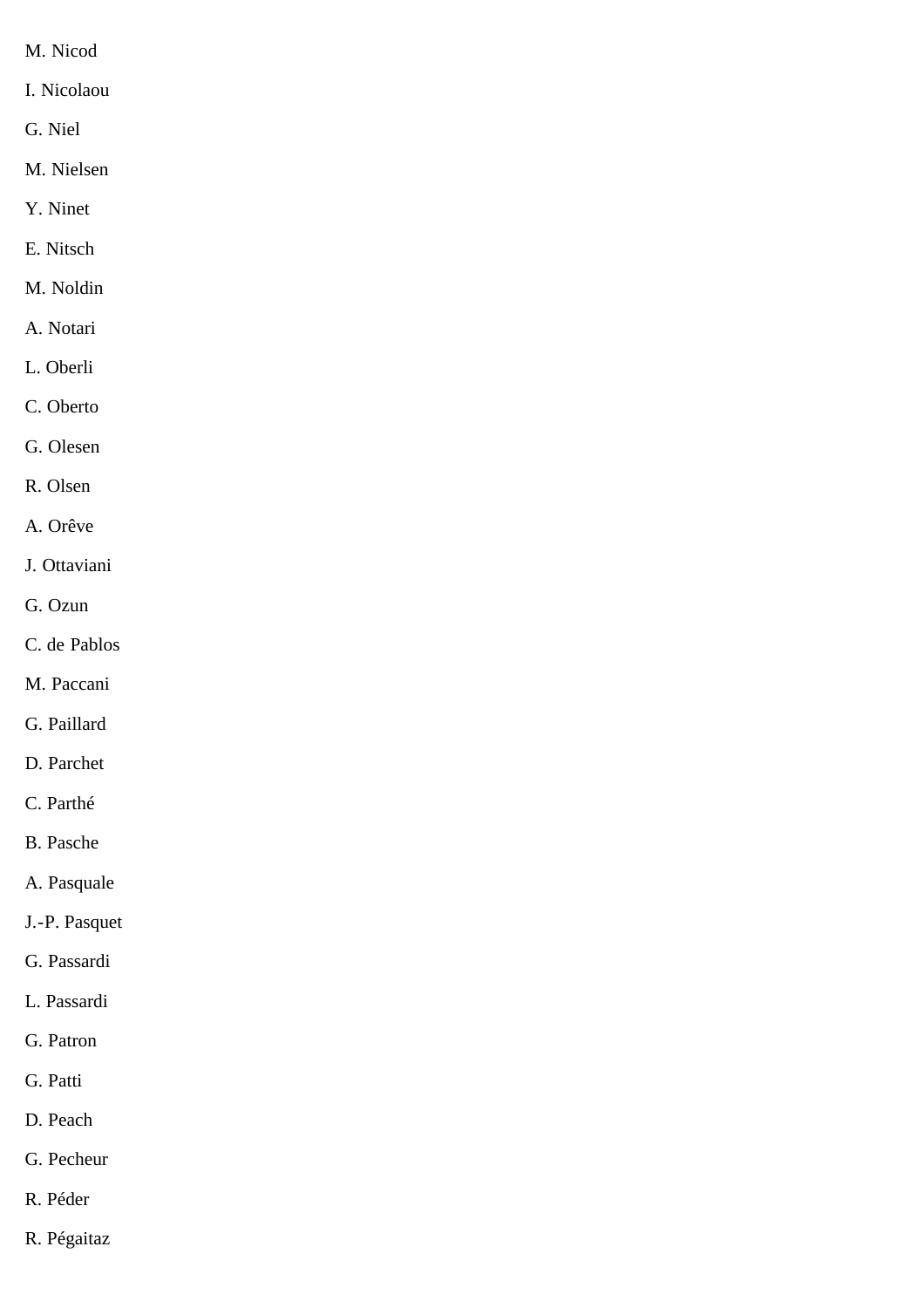- D. Pégat-Toquet
- G. Peiro
- J.-M. Pelissier
- J.-L. Penaud
- E. Penny
- P. Pequignot
- S. Péraire
- F. Pérez
- C. Perlemoine
- M.-C. Perler
- A. Perosino
- L. Perraud
- J.-C. Perreard
- A. Perrelle
- J.-C. Perrier
- J.-J. Perriraz
- F. Perrissou
- B. Perritaz
- A. Perrot
- L. Persello
- E. Peschardt
- B. Petiot
- P. Petit
- C. Petit-Jean-Genaz
- J. Pett
- D. Peytoud
- A. Philipona
- J. Philippe
- R. Piccarreta
- G. Pierre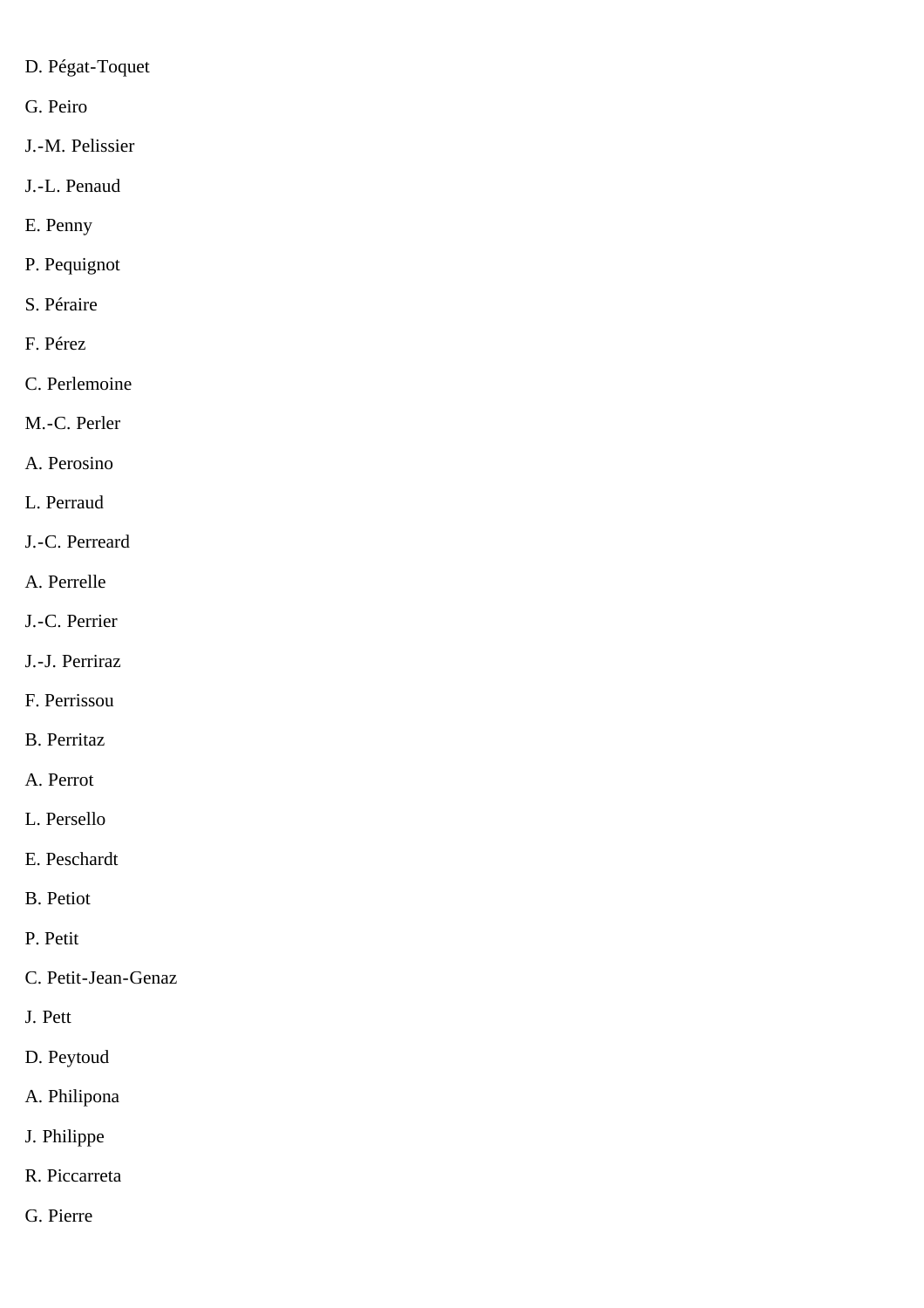- L. Pigni
- J.-C. Pinasseau
- C. Pinaud
- G. Pinaud
- P. Pinget
- C. Pinto-Pereira
- B. Pires
- G. Pistolato
- M. Pittet
- R. Pizot
- M. Plaisantin
- M. Plasse
- R. Platteaux
- A. Ployer
- R. Ployer
- J.-C. Poirier
- J. Polaillon
- A. Poncet
- M. Ponzo
- R. Popelin
- F. Pouyat
- H. Preis
- P. Prévost
- M. Primadei
- K. Protoulis-Dalmaz
- D. Prud'Homme
- G. Pythoud
- F. Quanquin
- A. Querrou
- L. Quiquandon
- M. Quittoud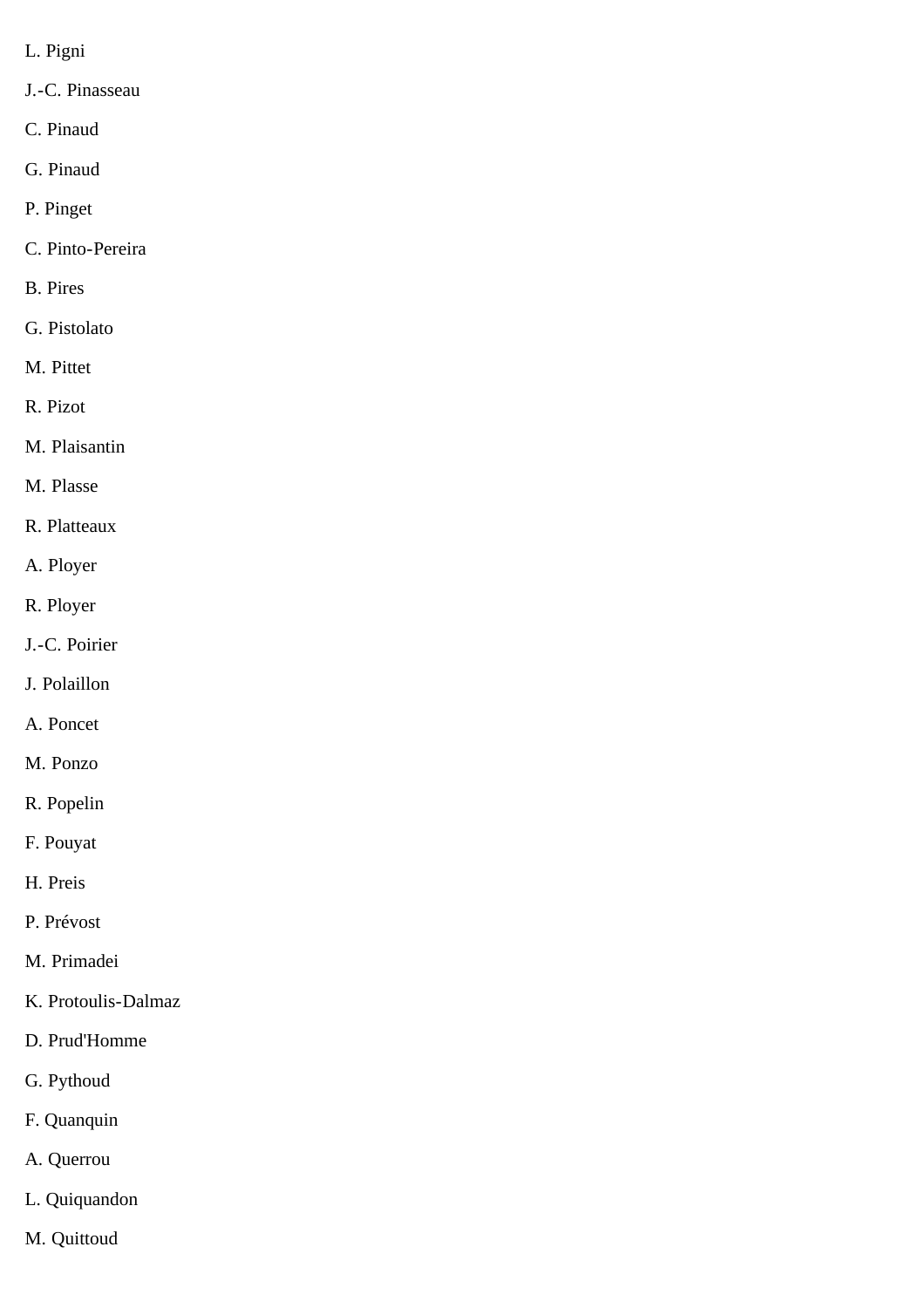- M. Rabany
- M. Rabian
- M. Rabian-Content
- M. Raclet
- U. Raich
- G. Rajchman
- J. Ramillon
- S. Rangod
- N. Rasmussen
- G. Rau
- R. Rausch
- J. Raux
- B. Raynard
- E. Regat
- A. Regelbrugge
- D. Regin
- I. Reguero
- F. Reiser
- V. Remondino
- T. Renaglia
- C. Renaud
- J. Renaud
- Y. Renaud
- C. Renaudot
- Z. Rendetzky
- A. Renou
- A. Renoux
- F. Revelard
- P. Rey
- R. Rey-Mermier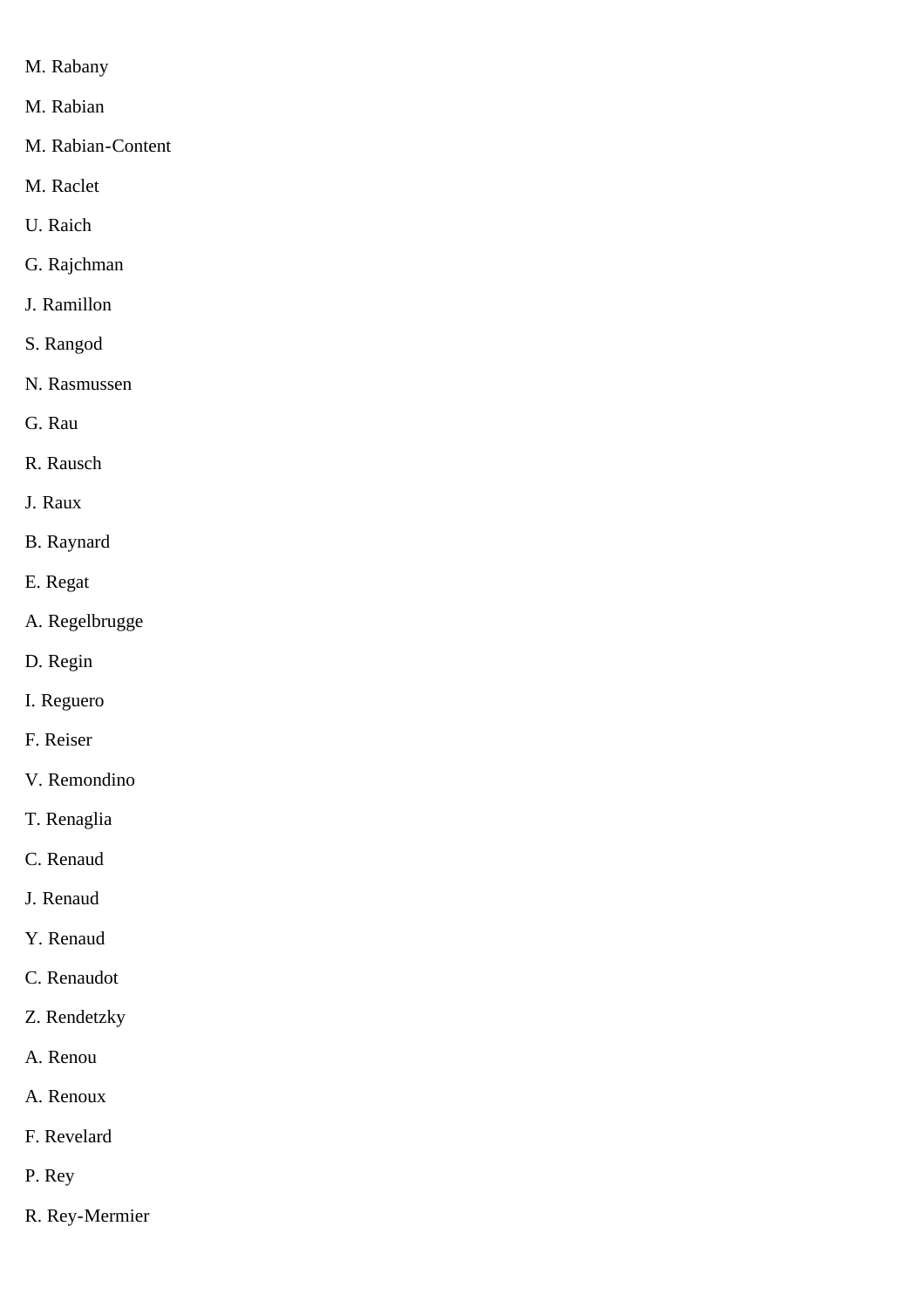- C. Reymermier
- S. Reynaud
- T. Reynes
- J.-B. Ribes
- C. Ricciardi
- Y. Richard
- H. Rieder
- L. Rinolfi
- S. Ritossa
- D. Rivalli
- C. Rivoiron
- G. Robbiano
- A. Roberts
- J. Robin
- M. Robin
- J. Roche
- G. Rochepeau
- F. Rodriguez
- A. Roguet
- C. Rollinger
- G. Rollinger
- J. Romand
- J.-P. Roméro
- D. Rosset
- Y. Roussel
- C. Roy
- J.-P. Royer
- M. Royer
- E. Rugo
- C. Ruiz-Llamas
- A. Russo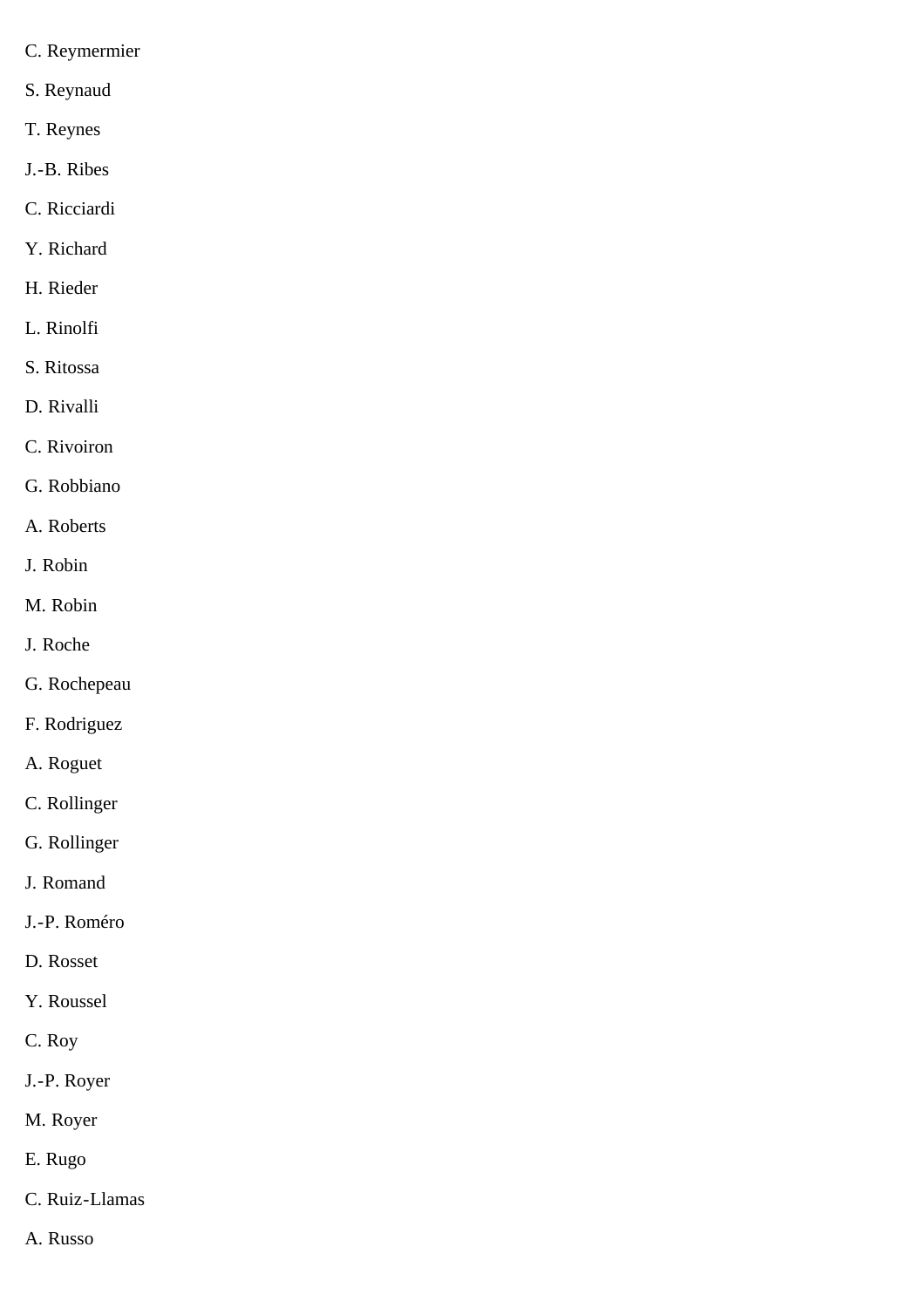- D. Rybkowski
- P. Saillard
- E. Saint-Aubert
- J.-M. Saint-Viteux
- F. Saldana
- J.-P. Salmon
- H. Salomon
- M. Samson
- A. Sanders
- S. Santiago
- G. Santiard
- C. Sanz Martin
- Y. Sayot
- J. Sbaraglia
- R. Schall
- A. Scharding
- J.-P. Scheffre
- B. Schellenberg
- J.-D. Scheurer
- P. Schilly
- G. Schmidlin
- W. Schmidt
- C. Schmitt
- M. Schmitt
- J.-P. Schnewlin
- F. Schöfel
- R. Schweitzer
- P. Segarra
- M. Seguin
- C. Seidl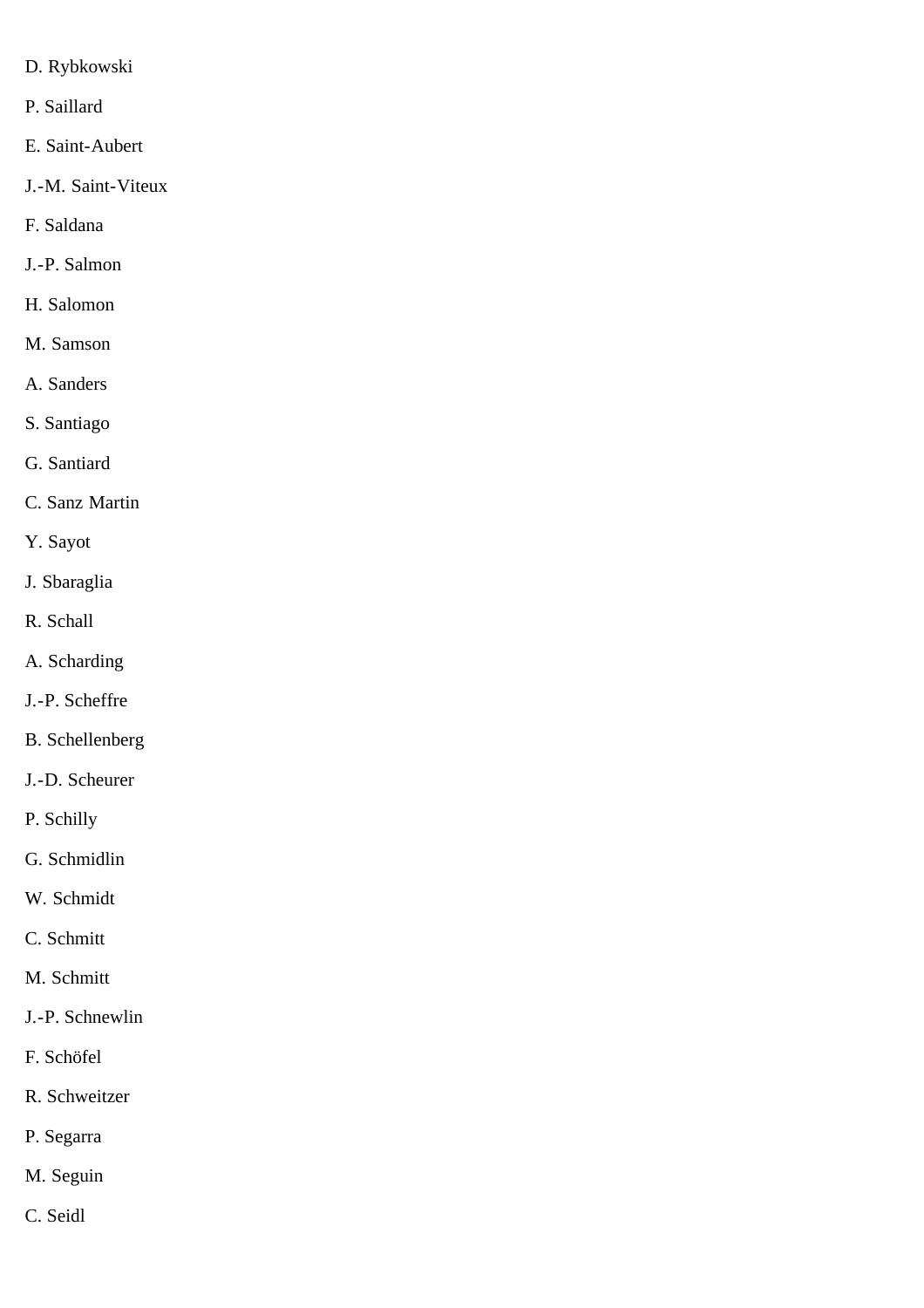- M. Seinera-Buffo
- I. Seis
- M. Seissau
- P. Séraphin
- G. Serras
- J.-L. Servais
- M. Sheehan
- P. Sievers
- J.-M. Siffredi
- M. Sillanoli
- J. Simeoni
- A. Simon
- P. Simon
- W. Simon
- G. Simonet
- R. Simonin
- F. Siohan
- J. Sladen
- L. Soby
- E. Soff
- A. Solioz
- A. Sonzogni
- M. Sorrenti
- H. Soubeyran
- J. Soubeyran
- G. Soulière
- B. Southworth
- K. Spiegel
- R. Spigato
- G. Spigo
- A. Spinks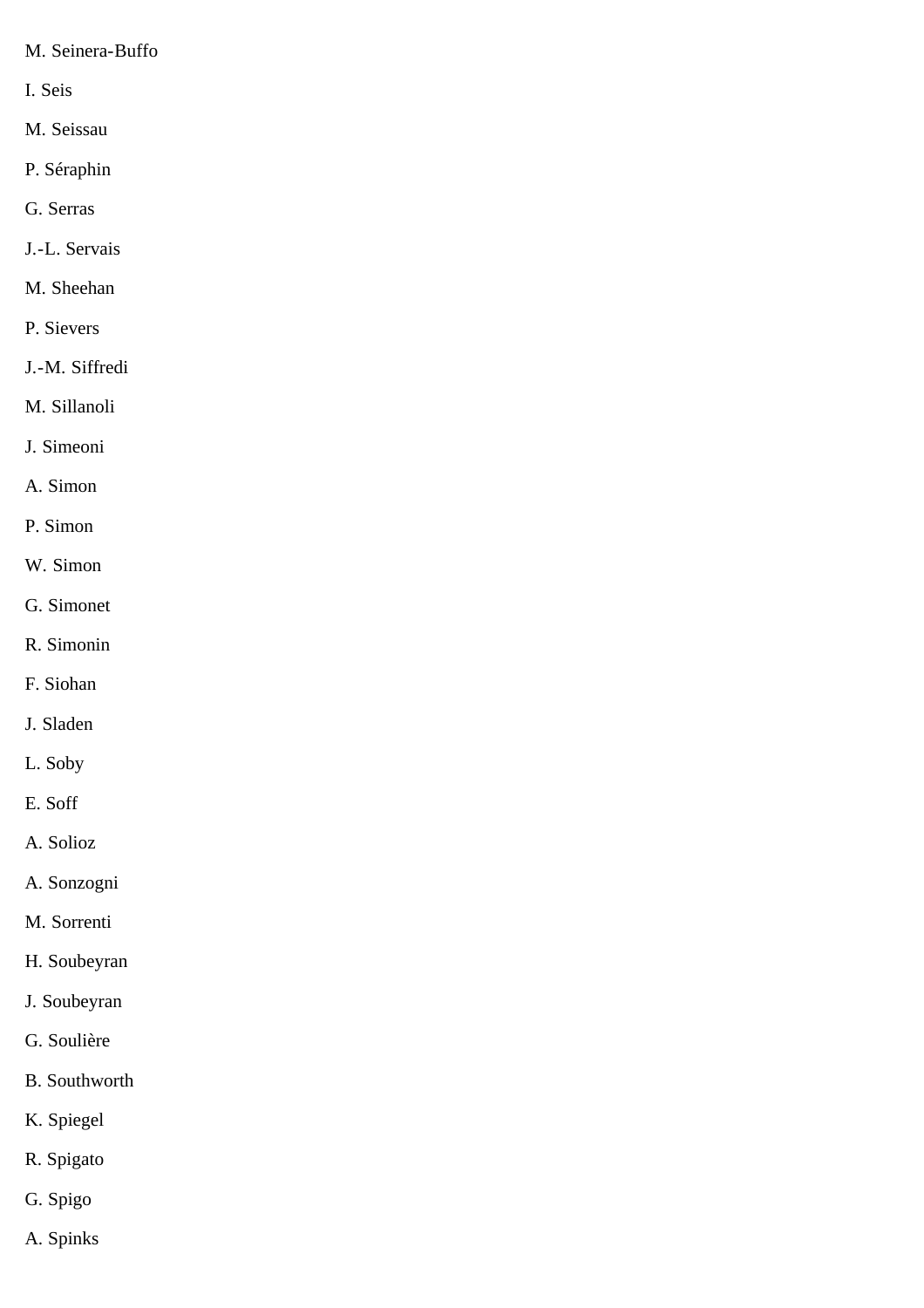- M. Sporli
- R. Stöckli
- M. Streit-Bianchi
- M. Studer
- B. Stumpe
- D. Stungo
- M. Stuwe
- G. Suberlucq
- D. Swoboda
- B. T'Hart
- G. Tallet
- M. Tardy
- M. Tarrant
- M. Tavlet
- B. Taylor
- D. Taylor
- T. Taylor
- B. Tercier
- A. Thérond
- M.-F. Thevenet
- M. Thevenon
- C. Thiboud
- G. Thirolle
- J.-M. Thomas
- J.-C. Thomi
- B. Thony
- A. Togninalli
- B. Tomat
- T. Tortschanoff
- J. Toullieux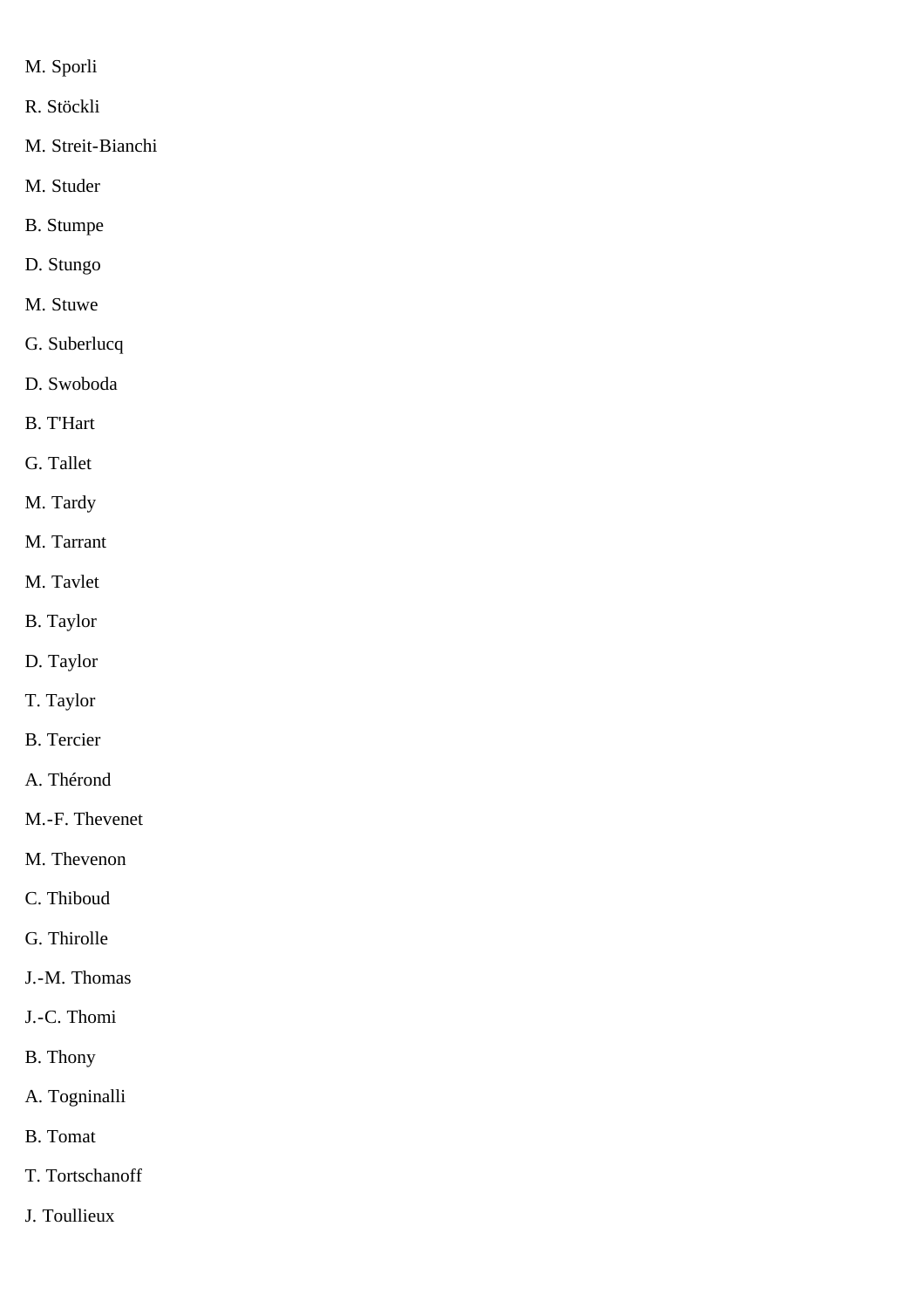- C. Tournu
- G. Tranquille
- M. Trebulle
- M. Tremblay
- P. Trilhe
- B. Trincat
- G. Trinquart
- M. Truchet
- D. Tserkezoglou
- S. Turner
- M. Tyrrell
- M. Uldry
- J.-L. Valaud
- M. Valceschini
- B. Valentin
- D. Vallet
- P. Vallois
- C. Van der Vlugt
- O. Van der Vossen
- A. Van Hove
- R. Van Robays
- P. Vande Vyvre
- M. Vannier
- P. Vannier
- J. Vanoli
- C. Vasseur
- L. Veillet
- F. Vermeille
- D. Vernamonte
- J. Vernois
- H. Vestergard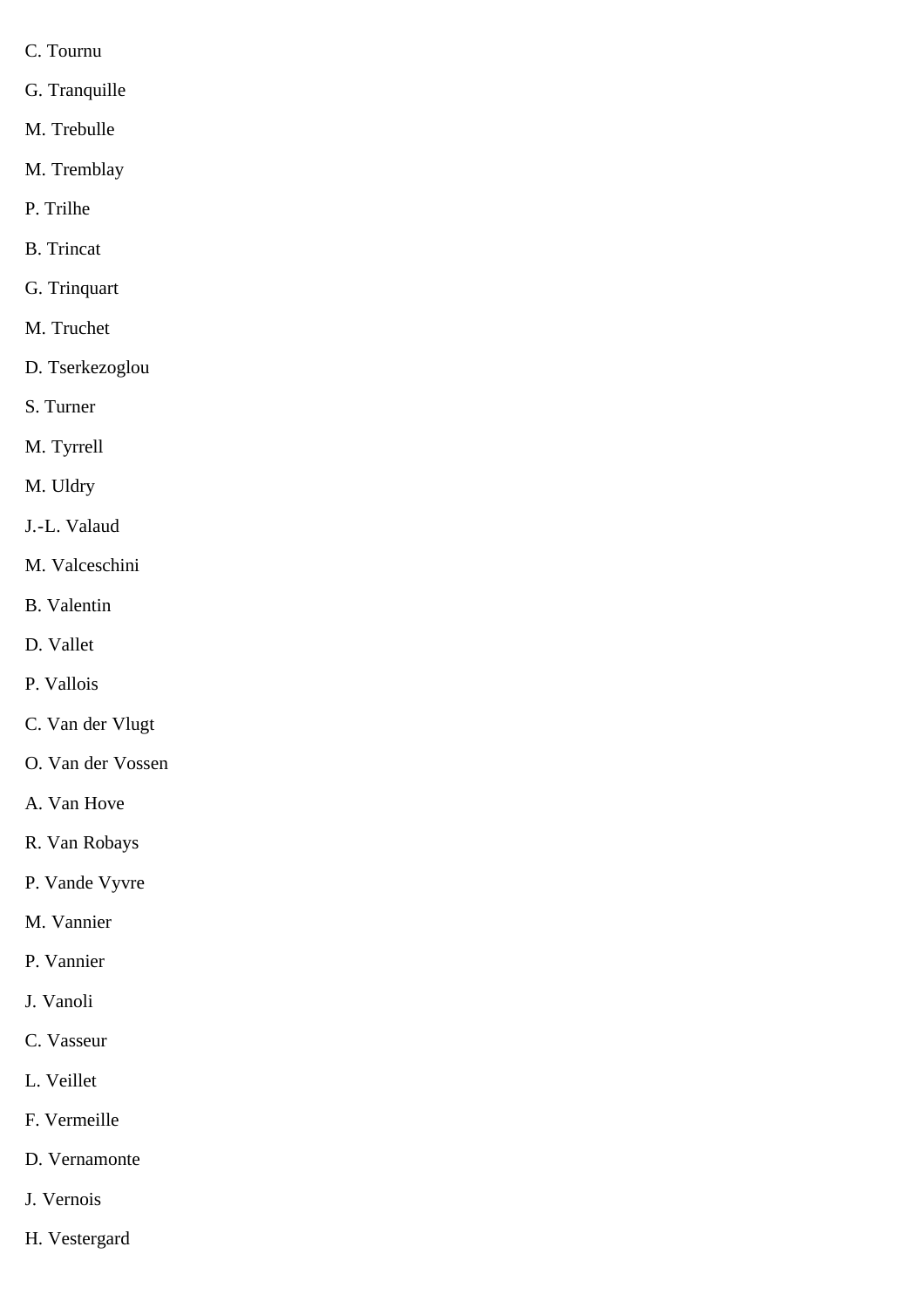- E. Vial
- J.-P. Vidal
- H. Vigier
- O. Vigne
- J.-M. Vigneau
- P. Villard
- Patrick Viret
- Pierre Viret
- T. Visser
- M. Vitasse
- S. de Vito
- D. Vivien
- R. Volck
- C. Vollerin
- S. von Wartburg
- L. Vos
- M. Vosdey
- M. Vretenar
- C. Vuitton
- B. Vullierme
- M. Wachnik
- L. Walckiers
- A. Wang
- E. Watson
- G. Waurick
- R. Wilhelm
- W. Wilkens
- J. Wilkinson
- I. Willers
- D. Williams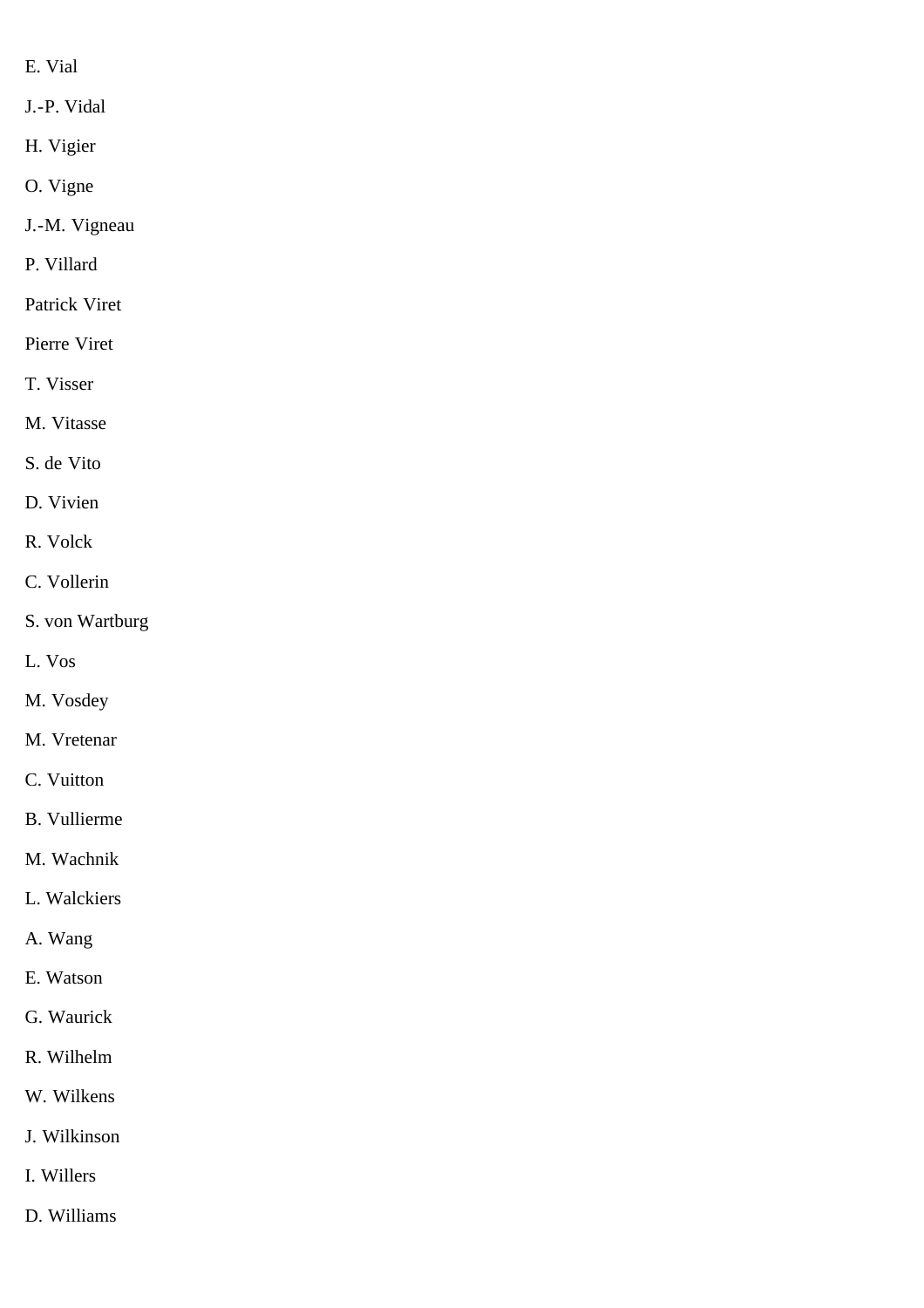- M. Wilson
- G. Winkler
- T. Wiszniowski
- F. Wittgenstein
- P. Woillet
- J. Wolf
- M. Zahnd
- G. Zambelli
- P. Zampaglione
- M. Zanolli
- A. Zimmer
- E. Zimmermann
- N. Ziogas
- J. Zueras
- R. Zurbuchen

Considering Articles II, paragraph 5, and VII, paragraphs 1 and 2, of the Statute of the Tribunal, Article V, paragraph 5, of the Convention for the Establishment of a European Organization for Nuclear Research, Articles 6 and 9 of the Rules of Procedure of the CERN Council, Rules IV 1.01, VI 1.01 and VII 1.03 and Regulations R IV 1.01, R VII 1.01 and R VII 1.02 of the CERN Staff Rules and Regulations;

Having examined the written submissions and decided not to order hearings, which none of the parties has applied for;

Considering that the facts of the case and the pleadings may be summed up as follows:

A. Regulation R IV 1.01 of the Staff Regulations of CERN, which has its headquarters in Geneva, states that "when reviewing remuneration, the Council shall use as a guide an index, the composition and method of calculation of which it shall determine". On 20 December 1979 the Council of CERN accordingly decided on the procedure and method to be followed for five-yearly review of staff pay and annual review of the salary scale. The text of the decision explained that the purpose of the five-yearly review was to establish financial and social conditions for CERN staff that would be in line with the situation in member States; the purpose of annual review was to adjust the scale of basic salaries set in the five-yearly review by reference to the agreed salary index, and the rate of adjustment took two factors into account, trends in the cost of living at Geneva from August to August and the level of pay in the Swiss civil service.

At a meeting on 23 June 1989 the Council decided to set up a body made up of representatives of member States, management and staff that was known at first as the Consultative Committee, and then as the Tripartite Advisory Committee, on Conditions of Employment and to have it study the findings of the five-yearly review that the Administration had carried out earlier that year.

On 14 December 1989, at the close of the annual review in 1989, the Council decided to approve the salary adjustment for 1990 in disregard of the second factor, pay in the Swiss civil service.

The Tripartite Committee's report of 7 June 1990 to the Council offered three differing opinions about the level of pay.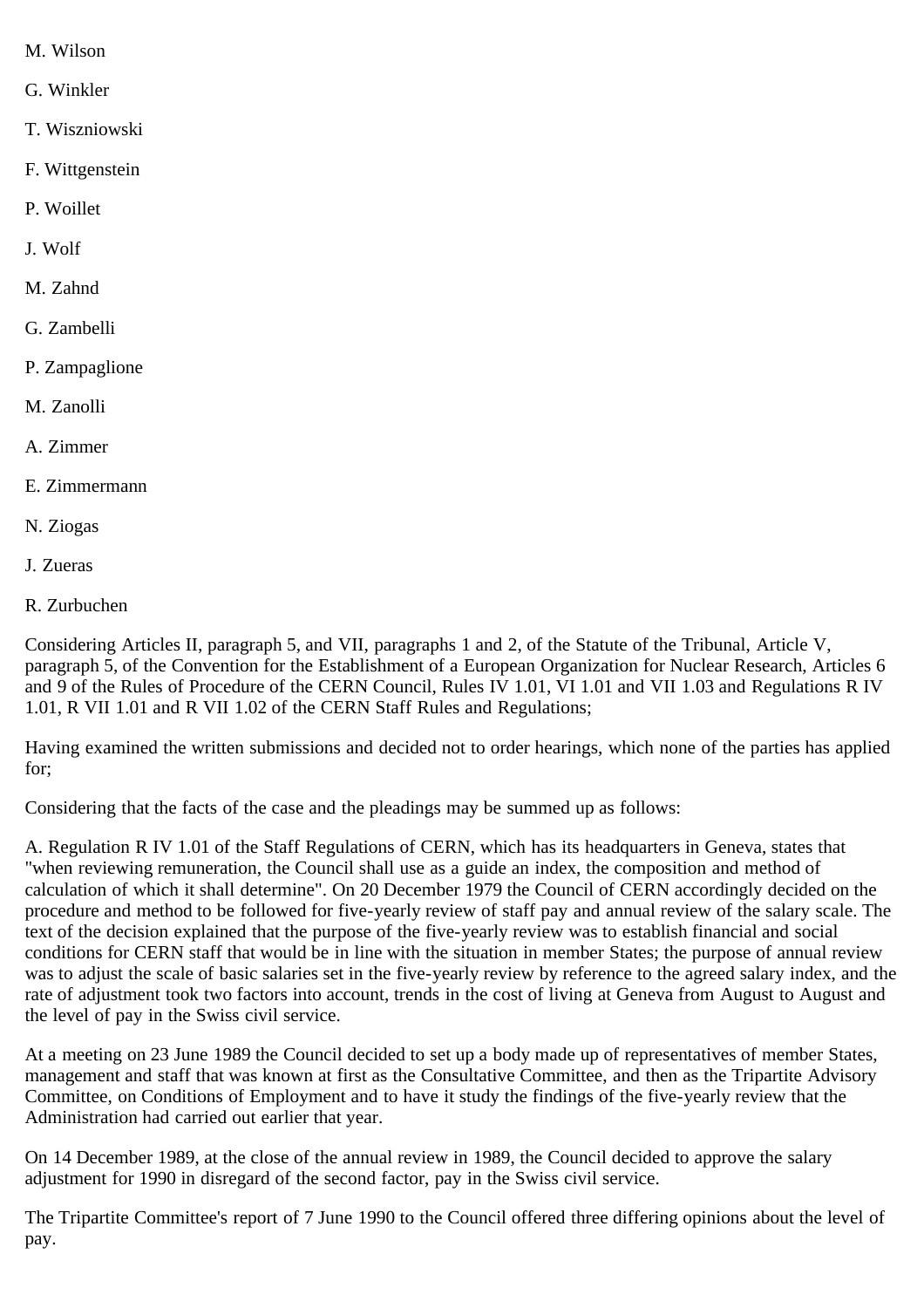At a meeting on 22 June 1990 the Council decided to raise salaries by 1 per cent as from 1 July 1990 and ask the Administration to start negotiating with the Staff Association. The negotiators agreed when meeting on 29 August 1990 that basic salaries should go up by 6.4 per cent in four instalments: by 1 per cent at 1 July 1990, as decided on 22 June 1990; by 2.4 per cent at 1 January 1991; by 1.5 per cent at 1 January 1992 and by 1.5 per cent at 1 January 1993.

On 11 December 1990 the Finance Committee submitted to the Council recommendations that were based on a motion by a member State, the Netherlands. On 14 December the Council approved a total salary increase of 2 per cent as from 1 January 1991 in the context of the five-yearly review, and a rate of adjustment of 5.09 per cent for 1991.

On 17 and 18 December 1991 the Administration submitted its proposals on the rate of adjustment for 1992 to the Finance Committee and the Council: the cost-of-living increase at Geneva warranted a weighted average salary adjustment of 5.37 per cent; and after review of pay in the Swiss civil service there should be a comprehensive increase of 1.67 per cent over and above the rate of inflation.

On 18 December 1991 the Finance Committee approved the Administration's proposals about the cost-of-living increase. On 20 December the Council introduced a new procedure for voting in the Finance Committee: as from 1 January 1992 the Committee's decisions were to be taken by a "double" majority: a majority of Members and a majority that accounted for 55 per cent of Members' contributions to the Organization's budget. At the same meeting the Council approved an increase in salaries of 5.5 per cent for 1992.

Mr. Ball, who joined CERN in 1959, was elected Vice-Chairman of the Staff Association in January 1991. Mr. Borghini was recruited in 1965 and was elected Chairman of the Staff Association in June 1990.

On 15 January 1992 the complainants received pay slips for that month and saw that their basic salary had gone up by 5.7 per cent which meant an increase of about 0.1 per cent in real terms.

By letters of 3 March 1992 they appealed as "elected representatives of the staff and individually" to the Joint Advisory Appeals Board against both the Council's decision of 20 December 1991 and the individual decisions in their pay slips.

On 3 July the Joint Advisory Appeals Board refused to make any recommendations to the Director-General on the grounds that it was not competent to review the Council's decisions.

By letters of 17 August 1992 - the decisions impugned - the Director-General rejected the appeals as irreceivable insofar as they challenged "a general decision of the Council" and as devoid of merit insofar as they challenged "individual decisions applying the Council's decision" and alleged "no breach of the Staff Rules and Regulations or individual contractual rights".

B. The complainants are impugning, first, the Director-General's decisions to reject their internal appeals as irreceivable and devoid of merit.

They contend that they did plead breach of several Rules and Regulations. What is more, the impugned decisions offend against general principles of international civil service law and commitments by CERN authorities towards the staff.

The "general" nature of the decision of 20 December 1991 was not a reason either for treating their internal appeals as irreceivable. For one thing, Article II of the Tribunal's Statute does not restrict its competence to complaints against individual decisions, and a strong line of precedent has it that "the right to impugn a decision subsumes the right to challenge the rule on which the decision is founded". So a decision may be impugned either directly or by challenging the lawfulness of the basis for it. Again, it is wrong to say that the Council's decision is unchallengeable because the Council is an inter-governmental decision-making body.

The complainants are contending, secondly, that the Council's decision of 20 December 1991 shows several flaws.

One is that neither the five-yearly salary review in 1990 nor the annual review in 1991 that preceded the impugned decision was done properly.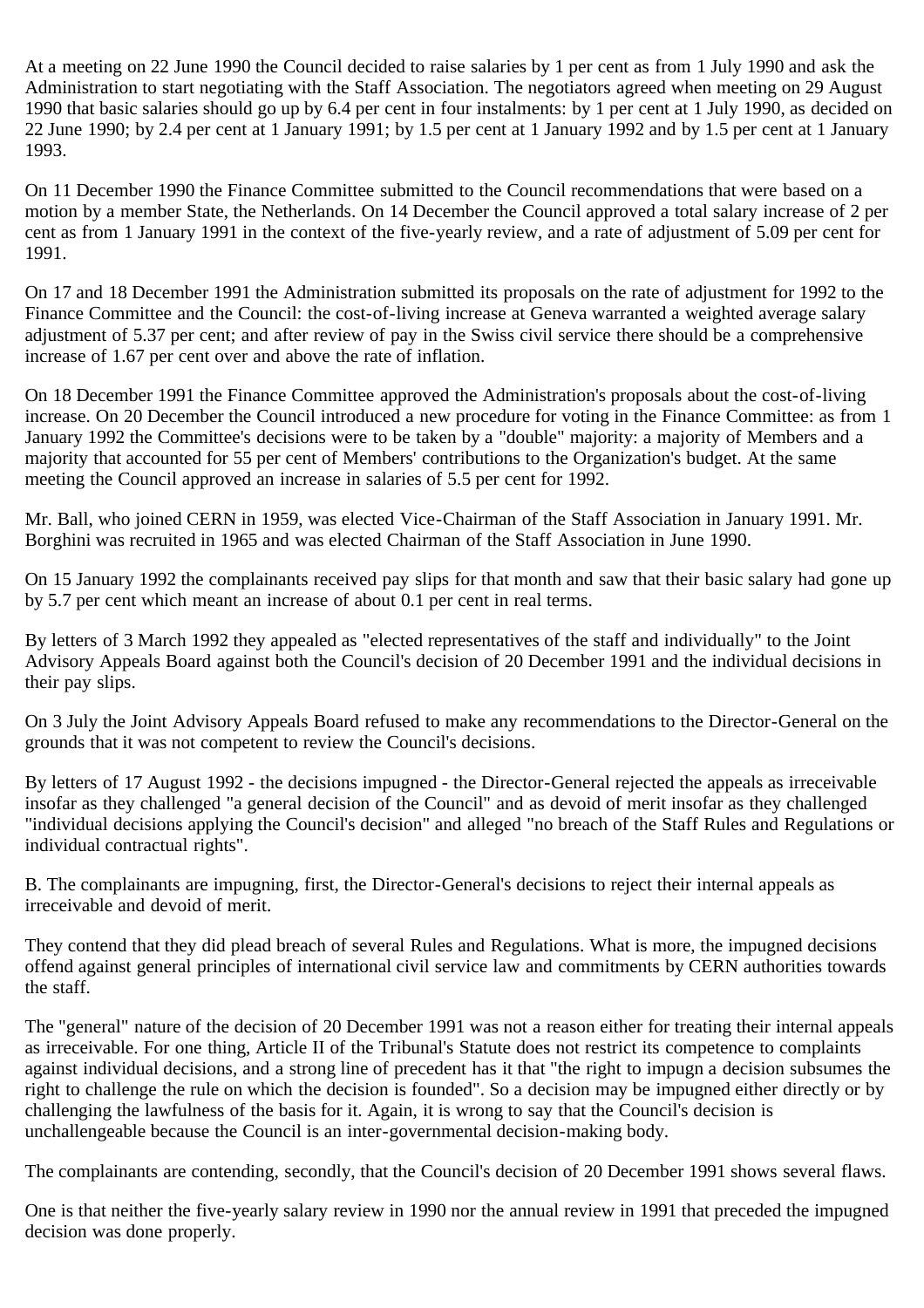The Staff Association was constantly kept out of the decision-making process, though Rule VII 1.03 and Regulation R VII 1.02 require the Director-General to consult the staff on general questions concerning them. In June 1990 the Council did not endorse the Tripartite Advisory Committee's proposals but merely approved a new method of negotiating. It based its decision of 14 December 1990 not on the outcome of the negotiations in the summer of 1990, but on the Dutch motion. In the annual review for 1991 it disregarded the figure that the Administration and the Staff Association had agreed upon. By discounting the outcome of the negotiations between the Administration and the Staff Association - after itself asking for them - the Council was in breach of the principles of good faith and stability in law.

Furthermore, the Council's vote of 20 December 1991 was improper in that it offended against Article V, paragraph 5, of the Convention for the Establishment of a European Organization for Nuclear Research by introducing the "double" majority for financial decisions.

Lastly, no reasons are stated for the general decision setting pay or for the Director-General's final decisions.

The complainants' second plea is that CERN disregarded the rules and the substantive criteria for adjusting pay which it set in 1979 and has consistently applied ever since.

They concede that the Council may set and periodically review salary scales - indeed Rule IV 1.01 says that it shall - and that it has discretion in doing so. But they maintain that once the competent authority has laid down the procedure and method to be followed in adjusting pay it is itself bound to comply. Yet three times - in 1989, 1990 and 1991 - the Council's reckoning of the salary index was utterly arbitrary and ignored the method approved in 1979. As a result the complainants have, they allege, suffered a loss of at least 6 per cent in earnings over three years. So CERN has failed in its duty to treat its staff fairly and in good faith.

They ask the Tribunal to quash the Director-General's decisions of 17 August 1992 and award them costs.

C. In its replies CERN does not challenge the receivability of the internal appeals against the individual decisions in the pay slips of January 1992. But it submits that the appeals against the Council's decision of 20 December 1991 were irreceivable under Rule VI 1.01, which says that "every member of the personnel shall have the right to appeal against any decision of the Director-General concerning himself". Furthermore, according to the Tribunal's case law, the complaints are receivable only insofar as they challenge the individual decisions applying the Council's general one. And the indirect challenge to the individual decisions applying the Council's decisions of 1989 and 1990 is out of time.

On the merits CERN submits that none of the complainants' pleas is sound.

Rule VII 1.03 and Regulation R VII 1.02 require consultation, not between Council and Staff Association, but only between Association and Director-General. So the Council's decision of 20 December 1991 was not in breach of those provisions.

When it asked the Administration on 22 June 1990 to enter into direct negotiation with the staff the Council did not relinquish its sovereign power of decision.

The Council's new rule about the "double" majority affected voting only in the Finance Committee and did not take effect until 1 January 1992.

The Council is not bound to state reasons for general decisions and the Director-General did state the reasons for his decisions of 17 August 1992.

The method of adjusting pay used since 1979 and the prescribed procedure were followed in 1992. In any event the index provided for in Regulation R IV 1.01 for the periodic salary review is not binding in law.

D. In their rejoinders the complainants state that although the Staff Association may not itself go to the Tribunal they are appealing as members of the Association to secure the enforcement of the rights of the staff as a whole. Besides, CERN has said that it would not challenge receivability on that score.

In the complainants' submission CERN is mistaken in pleading that their complaints are in part irreceivable. Rule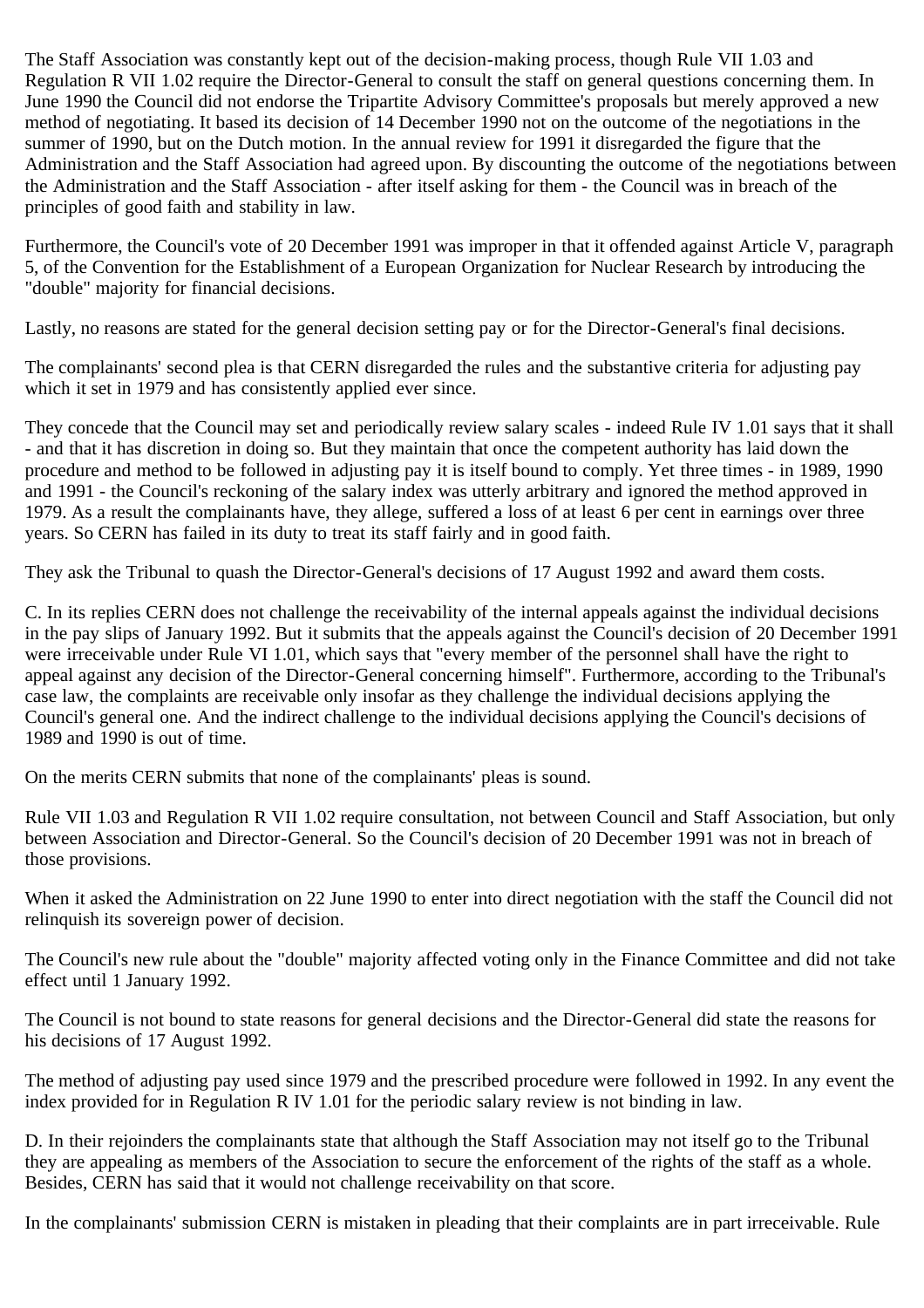VI 1.01 means that an administrative appeal must first be made to the Director-General against a decision by someone else. So appeal does not lie only against decisions by him. Furthermore, under Article II of its Statute the Tribunal's competence is not restricted to complaints against individual decisions.

CERN does not deny that the Council's decision may be challenged on the grounds that it affords an unlawful basis for decisions. By the same token the Council's decisions of 1989 and 1990 too may be challenged. The legal basis for the individual decisions notified on 15 January 1992 was the Council's decisions of 20 December 1991 and of the two previous years. What the complainants are challenging is not the individual decisions prior to January 1992 but the new individual one applying the Council's decisions of 1989 and 1990.

On the merits the complainants concede that the Director-General is the go-between in consultations between Council and Staff Association; but for consultations to serve any purpose the Council must be kept informed as the body empowered to make final decisions.

The Council decided to hold proper negotiations and accept in full the legal consequences of the outcome. When the proposals that came out of the negotiations were rejected the negotiations should have resumed since the Council's decision had amounted to a promise to the staff. The Council acted in bad faith and abused the staff's trust.

The Council's rule about the double majority was applied prematurely. The Council refused to endorse the Finance Committee's recommendation on the pretext that that majority had not been attained, though the decision requiring it had just been taken and was not supposed to take effect for twelve days.

The Council's decision of 14 December 1990 did not bring the five-yearly salary review to a close. The Council disregarded the outcome of the negotiations in the summer of 1990 between Administration and staff about pay rises at 1 January 1992 and 1 January 1993. There should have been further increases in 1992 and 1993, over and above the annual one, under the five-yearly review.

As for the annual adjustment for 1992, the procedure was flawed and, just to save money, the Council did not apply the proper method.

E. CERN contends in its surrejoinders that the complaints are irreceivable inasfar as the complainants are acting as staff representatives and denies ever admitting them as receivable on that score. They are further irreceivable insofar as they challenge the Council's decisions of 1989 and 1990. To challenge an individual decision a staff member may plead the unlawfulness of the general decision it rests on. But here the only general decision that affords the basis in law for the individual decisions of January 1992 is the one of 20 December 1991, and it alone may be challenged in that way. Letting the appeal lie against decisions taken years ago would impair stability in law within the Organization.

In subsidiary argument on the merits CERN submits that consultations between the Staff Association and the Council are not required in law.

The vote at the Council's meeting of December 1991 was proper; the usual rules on the simple majority were observed, though some delegations did think it odd that the matters at issue should be settled by a majority of Members that contributed but a small part of the budget.

As to the absence of a statement of reasons for the Council's decision of 20 December 1991, Articles 6 and 9 of the Council's Rules of Procedure do not require any such statement. The reasons for the decision of 17 August 1992 were stated.

The Council's decision of 14 December 1990 did end the five-yearly salary review, as is plain from the records of its meeting of that date, and it did observe the procedure and method set in 1979.

## CONSIDERATIONS:

1. The Council of CERN sets each year the rate corresponding to the "weighted average salary adjustment". On 20 December 1991, by fifteen votes to none and with one abstention, it set the rate at 5.5 per cent for 1992. Many staff, including the complainants, were unhappy with the figure, their basic salary rising by only 5.7 per cent at 1 January 1992. They filed internal appeals challenging the general decision on the average rise in pay and the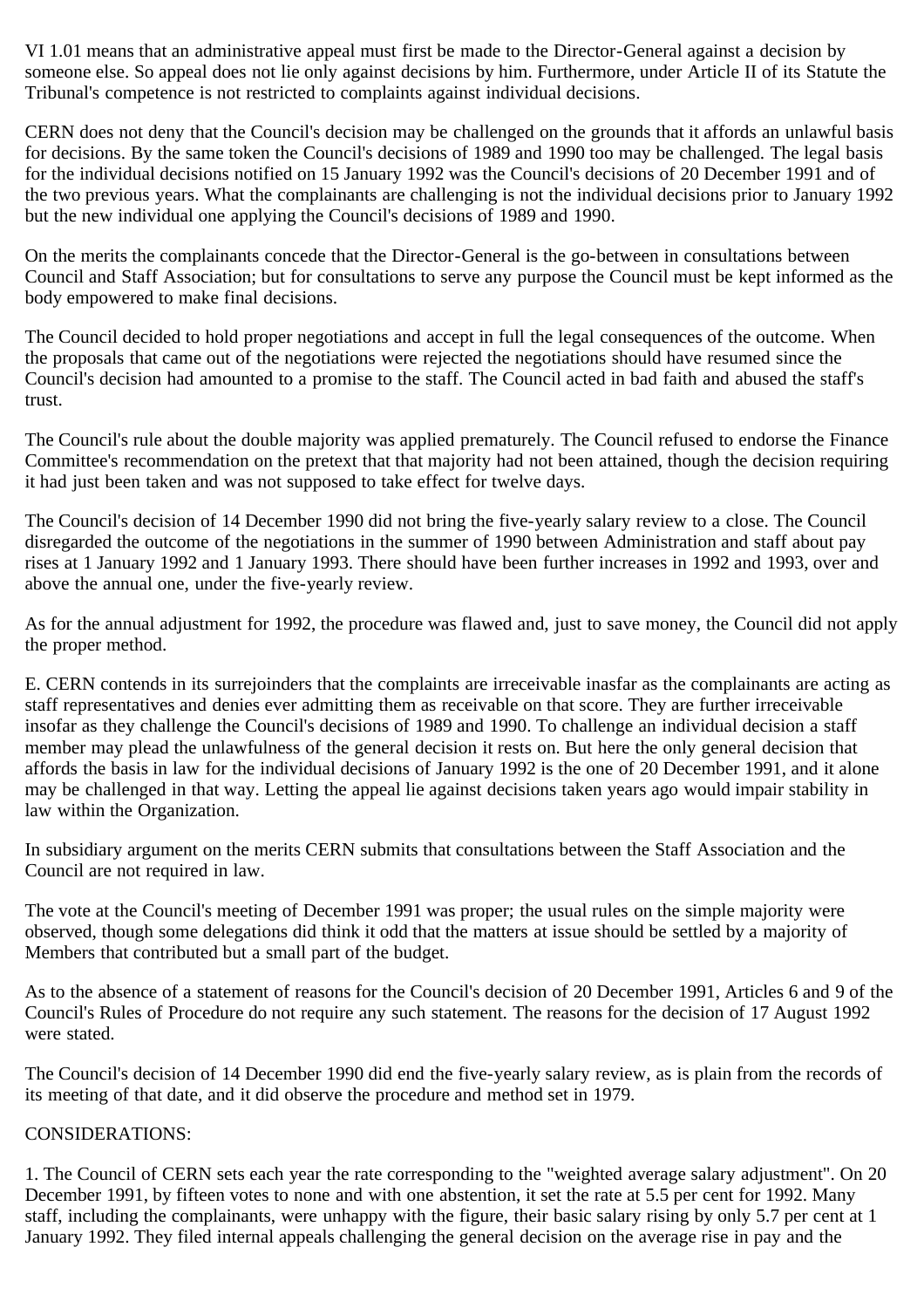individual decisions in the pay slips they got for January 1992. Their appeals went to the Joint Advisory Appeals Board, which felt that it was not competent to go into the merits. On 17 August 1992 the Director-General rejected the appeals on the grounds that they were irreceivable insofar as they were challenging a general decision by the Council and devoid of merit insofar as they were challenging the individual decisions in the pay slips.

2. The two complaints before the Tribunal are joined because they challenge the same decision and make the same pleas.

## Receivability

3. The Organization contends that the complaints are irreceivable for reasons that relate to the complainants' locus standi, the nature of the impugned decisions and the thrust of the complainants' pleas.

4. What the parties have to say of the complainants' locus standi is immaterial. It is obvious - and the Organization does not demur - that as members of staff they may, subject to the bounds of the Tribunal's competence, appeal against any decision they believe to be in breach of their rights under the Staff Regulations or the terms of their appointment. They further contend that they may act as President and Vice-President of the Staff Association. On that score the Organization pleads precedents - for example Judgment 911 (in re de Padirac) - which say that staff associations do not as such have access to the Tribunal. But the issue is immaterial since, as has just been said, the complainants may in any event act independently of their status as staff representatives.

5. They seek the quashing of the individual decisions in their pay slips for January 1992 and of the Council's decision of 20 December 1991. CERN expressly allows that the complaints are receivable insofar as the complainants challenge individual decisions that cause them injury by withholding the pay rise they claim.

6. But the Organization argued in the internal proceedings, and argues still, that the complaints are irreceivable insofar as they challenge the Council's decision of 20 December 1991. There are many precedents for holding a complaint irreceivable if it impugns a general decision against which there can be no direct internal appeal, but which must ordinarily be followed by individual decisions against which appeal does lie. Rule VI 1.01 of the CERN Staff Rules provides that "every member of the personnel shall have the right to appeal against any decision of the Director-General concerning himself". No provision of the Staff Regulations or Staff Rules says that a general decision by the Council is challengeable. So CERN is right to plead that the challenge to the Council's decision of 20 December 1991 is irreceivable.

7. Yet the complainants may still plead the unlawfulness of a general decision by the Council. Firm precedent has it - see for example Judgment 1000 (in re Clements, Patak and Rödl) of 23 January 1990 - that an international civil servant may, in challenging a decision that affects him directly, plead the unlawfulness of any general measure that affords the basis for it in law. The indisputable basis in law for the individual decisions challenged in this case is the Council's decision of 20 December 1991 setting the rate of the rise in staff pay for 1992. The conclusion is that the complainants may plead the unlawfulness of the Council's decision.

8. But the complainants go further and contend that earlier decisions by the Council adjusting staff pay broke the rules it had itself set and that such breach warrants setting aside the individual decisions now impugned. In their submission the Council overlooked in 1989 and in 1991 increases in net pay in the Swiss civil service. Again, having failed to complete the five-yearly review for which it had already set the method and aims, it made in 1991 merely "makeshift arrangements according to arbitrary criteria and in disregard of the data the method required, such as pay levels and trends in other European organisations".

9. The plea fails. If it succeeded it would mean that in a matter as delicate as setting and adjusting staff pay appeal would lie sine die against past decisions. Every year the Council approves expenditure for the year ahead and thereby determines expenditure on staff according to the pay scales that Rule IV l.01 of the Staff Rules empowers it to determine. By means of general five-yearly reviews and intermediate annual ones it approves each year the adjustments needed. The decision it takes each year, though based on the pay scales adopted in earlier years, fully supersedes the earlier decisions. So it is by reference to the latest of them that the lawfulness of the individual decisions in the complainants' pay slips may be determined. The complainants may plead only flaws in the Council's general decision of 20 December 1991, the sole basis in law for the decisions they are impugning.

## The merits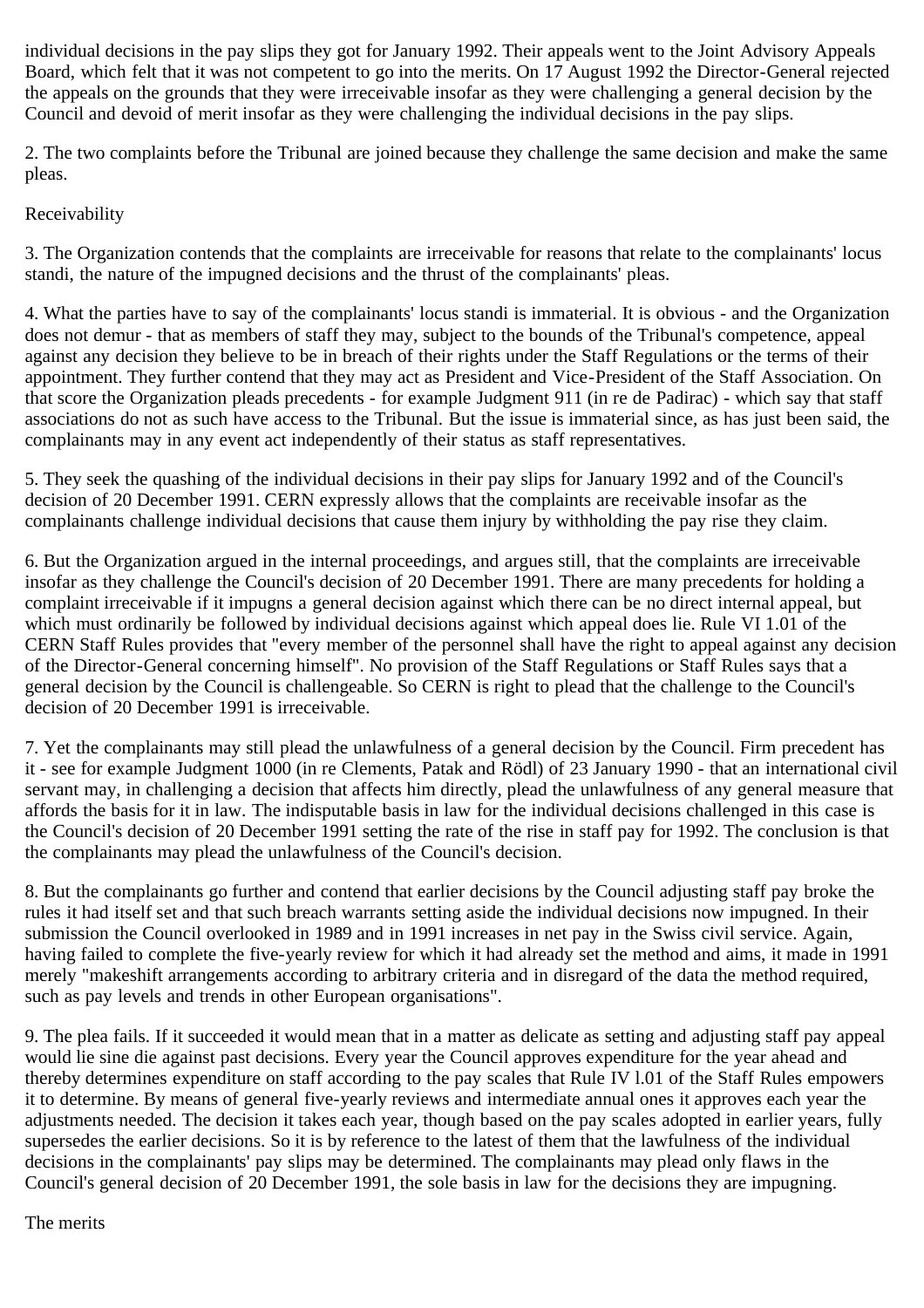10. The complainants' first plea is that consultations with the Staff Association are compulsory and that there were none before the five-yearly review or the annual reviews preceding the Council's decision of 20 December 1991. As was explained above, the plea is receivable only insofar as it relates to the procedure in 1991 that led to the decision of 20 December 1991.

11. Rule VII 1.03 of the Staff Rules says that "The Staff Association shall be kept informed by the Director-General on the policy of the Organization". Regulation R VII 1.01 sets up a Standing Concertation Committee as "the official joint body for information and consultation between the Director-General and the representatives of the personnel". Regulation R VII 1.02 stipulates that the Director-General "shall consult the Committee and receive its recommendations on general questions concerning the personnel". That obviously covers pay policy and proposals the Director-General puts to the Council for amending pay scales, and means, as the complainants contend, that the staff representatives must be given adequate information and allowed their say.

12. It is plain on the evidence that in this case the Standing Concertation Committee held several meetings to discuss the adjustment of pay; the Administration constantly consulted the staff representatives; and it gave fully detailed information about staff expectations to the Finance Committee at its meetings on 17 and 18 December 1990. It said:

"After showing understanding last year for the financial difficulties of the Organization, the staff legitimately expects the approved procedures to be now fully applied. Any shortfall in the granted index would have adverse effects on the morale of the staff at a time when all energies have to be mobilised for the coming projects."

13. The Administration consulted the Staff Association, as it was required to do, and reported the results of consultations to the decision-making authorities. Although against the Association's advice the Council resolved in the end to reduce the average rise in pay, that was not because it lacked proper information on the views of the staff. On 22 June 1990 it had asked the Administration to start direct negotiations under the auspices of its own chairman with the Staff Association so as to come up with proposals that both staff and Council could accept. But that neither had the purpose, nor in law the effect, of making its decision on the matter subject to the outcome of "negotiations" with the staff or of requiring it to solicit the staff's comments on any decision it was minded to take. There is no evidence to suggest that it broke any promise by refusing to give effect to any earlier agreement, or betrayed the staff's trust, or acted in breach of the good faith an international organisation must show. In fact the purpose of the "negotiations" the Administration launched was to find proposals that both the staff and the Council could accept. But the only obligation the Council has in this area is to determine pay scales from time to time. In doing so it is not bound to agree to scales that would have satisfied the staff.

14. The complainants' second plea is that the vote in the Finance Committee, or rather the Council's understanding of it, was improper. Also on 20 December 1991 the Council decided to require for recommendations by the Finance Committee on budget and other matters a "double majority" based on the amount of Members' contributions. The new rule was not to come in until 1 January 1992. The Committee approved the Administration's proposals for pay rises by nine votes to four, with three abstentions; but the Council did not endorse that majority recommendation and the complainants suspect that it anticipated the rule that was to apply from 1 January 1992 by reckoning the majority in the Committee according to the criterion of the size of Members' contributions.

15. Though some delegates at the Council's meeting pointed out that the biggest contributors were not in the majority that had voted for the Committee's recommendation, and though they were right, there was no flaw on that account in the Council's decision. The Council alone was competent to decide, whatever the views of the Administration or the majority of the Finance Committee may have been, and it took the decision by fifteen votes to none, with one abstention.

16. The complainants' third plea is that there was no statement of the reasons for the impugned decisions. They seem to concede that it is impossible to state reasons for a pay slip and that there would be "serious practical difficulties in requiring them", but they contend that the Director-General's decisions rejecting their internal appeals are unexplained and that the Council's decision that has prompted the dispute shows the same flaw.

17. The answer to the first point is that the text of the Director-General's decisions does state reasons. They may not have satisfied the complainants and the wording of them may be exceptionable; but they do discharge the duty that the authorities of an international organisation have to explain the reasons for rejecting a claim from a member of staff.